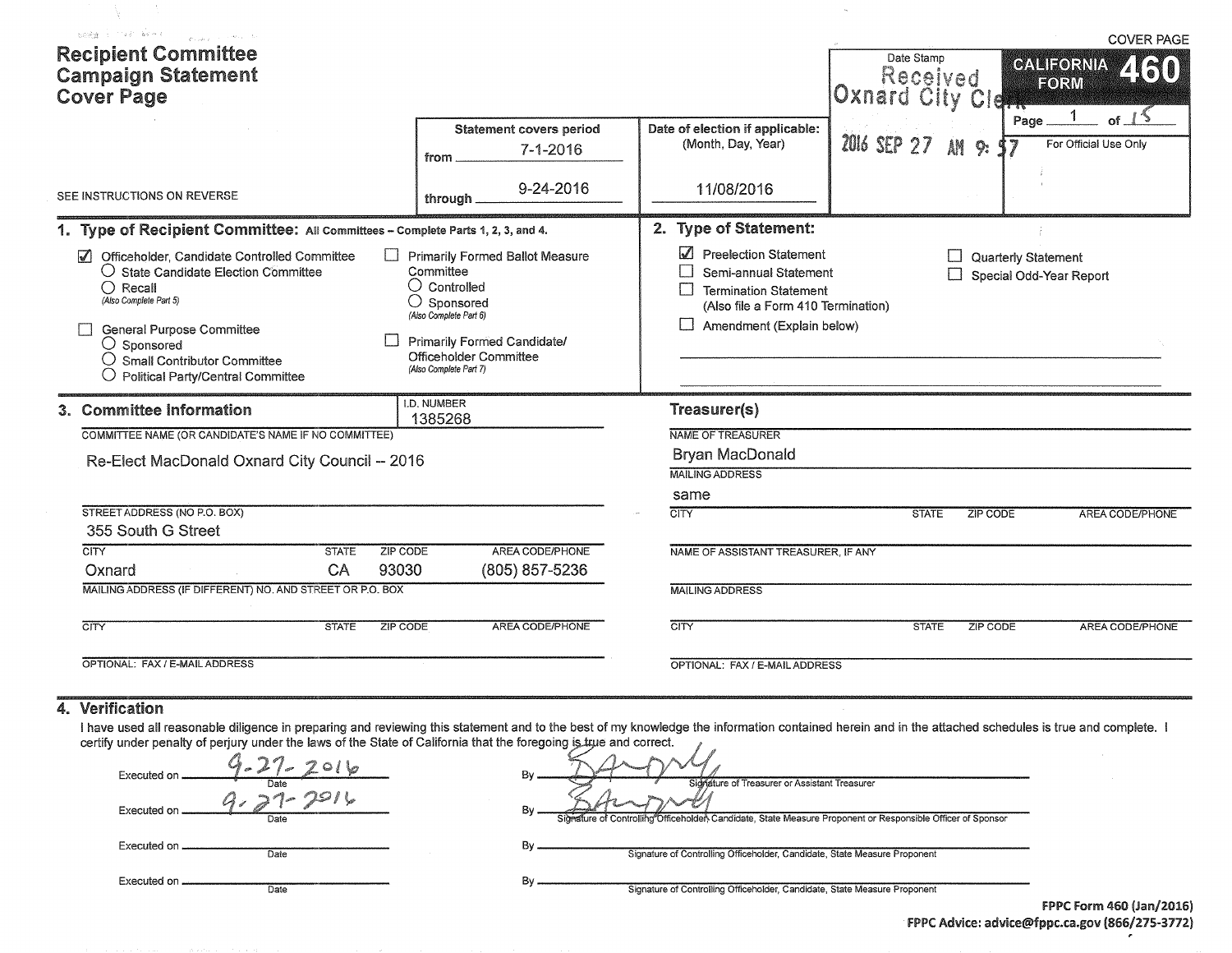## Recipient Committee Campaign Statement Cover Page - Part 2

COVER PAGE - PART 2 **CALIFORNIA** EORM

 $of$ 

Page  $\frac{2}{\sqrt{2}}$ 

#### 5. Officeholder or Candidate Controlled Committee

| NAME OF OFFICEHOLDER OR CANDIDATE                                          |                  |              |     |
|----------------------------------------------------------------------------|------------------|--------------|-----|
| Bryan MacDonald                                                            |                  |              |     |
| OFFICE SOUGHT OR HELD (INCLUDE LOCATION AND DISTRICT NUMBER IF APPLICABLE) |                  |              |     |
| Councilman City of Oxnard                                                  |                  |              |     |
| RESIDENTIAL/BUSINESS ADDRESS (NO. AND STREET)                              | <b>CITY</b>      | <b>STATE</b> | ZIP |
| 355 South G Street                                                         | Oxnard, CA 93030 |              |     |

Related Committees Not Included in this Statement: List any committees not included in this statement that are controlled by you or are primarily formed to receive contributions or make expenditures on behalf of your candidacy.

| <b>COMMITTEE NAME</b>    |                              |          | <b>I.D. NUMBER</b> |                              |
|--------------------------|------------------------------|----------|--------------------|------------------------------|
|                          |                              |          |                    |                              |
| NAME OF TREASURER        |                              |          |                    | <b>CONTROLLED COMMITTEE?</b> |
|                          |                              |          | $\Box$ YES         | <b>NO</b>                    |
| <b>COMMITTEE ADDRESS</b> | STREET ADDRESS (NO P.O. BOX) |          |                    |                              |
| <b>CITY</b>              | <b>STATE</b>                 | ZIP CODE |                    | AREA CODE/PHONE              |

| <b>COMMITTEE NAME</b>                                    | LD. NUMBER            |
|----------------------------------------------------------|-----------------------|
|                                                          |                       |
|                                                          |                       |
| NAME OF TREASURER                                        | CONTROLLED COMMITTEE? |
|                                                          | <b>YFS</b><br>NO      |
| STREET ADDRESS (NO P.O. BOX)<br><b>COMMITTEE ADDRESS</b> |                       |

CITY STATE ZIP CODE AREA CODE/PHONE

### 6. Primarily Formed Ballot Measure Committee

| NAME OF BALLOT MEASURE |  |
|------------------------|--|
|------------------------|--|

| BALLOT NO. OR LETTER | <b>JURISDICTION</b> | , SUPPORT<br>OPPOSE |
|----------------------|---------------------|---------------------|
|                      |                     |                     |

Identify the controlling officeholder, candidate, or state measure proponent, if any.

NAME OF OFFICEHOLDER, CANDIDATE, OR PROPONENT

| OFFICE SOUGHT OR HELD | ______<br>I DISTRICT NO. IF ANY |
|-----------------------|---------------------------------|
|                       |                                 |
|                       |                                 |

# 7. Primarily Formed Candidate/Officeholder Committee List names of officeholder(s) or candidate(s) for which this committee is primarily formed.

| NAME OF OFFICEHOLDER OR CANDIDATE | OFFICE SOUGHT OR HELD | <b>SUPPORT</b><br><b>OPPOSE</b> |
|-----------------------------------|-----------------------|---------------------------------|
| NAME OF OFFICEHOLDER OR CANDIDATE | OFFICE SOUGHT OR HELD | <b>SUPPORT</b><br>OPPOSE        |
| NAME OF OFFICEHOLDER OR CANDIDATE | OFFICE SOUGHT OR HELD | <b>SUPPORT</b><br>OPPOSE        |
| NAME OF OFFICEHOLDER OR CANDIDATE | OFFICE SOUGHT OR HELD | <b>SUPPORT</b><br>OPPOSE        |

Attach continuation sheets if necessary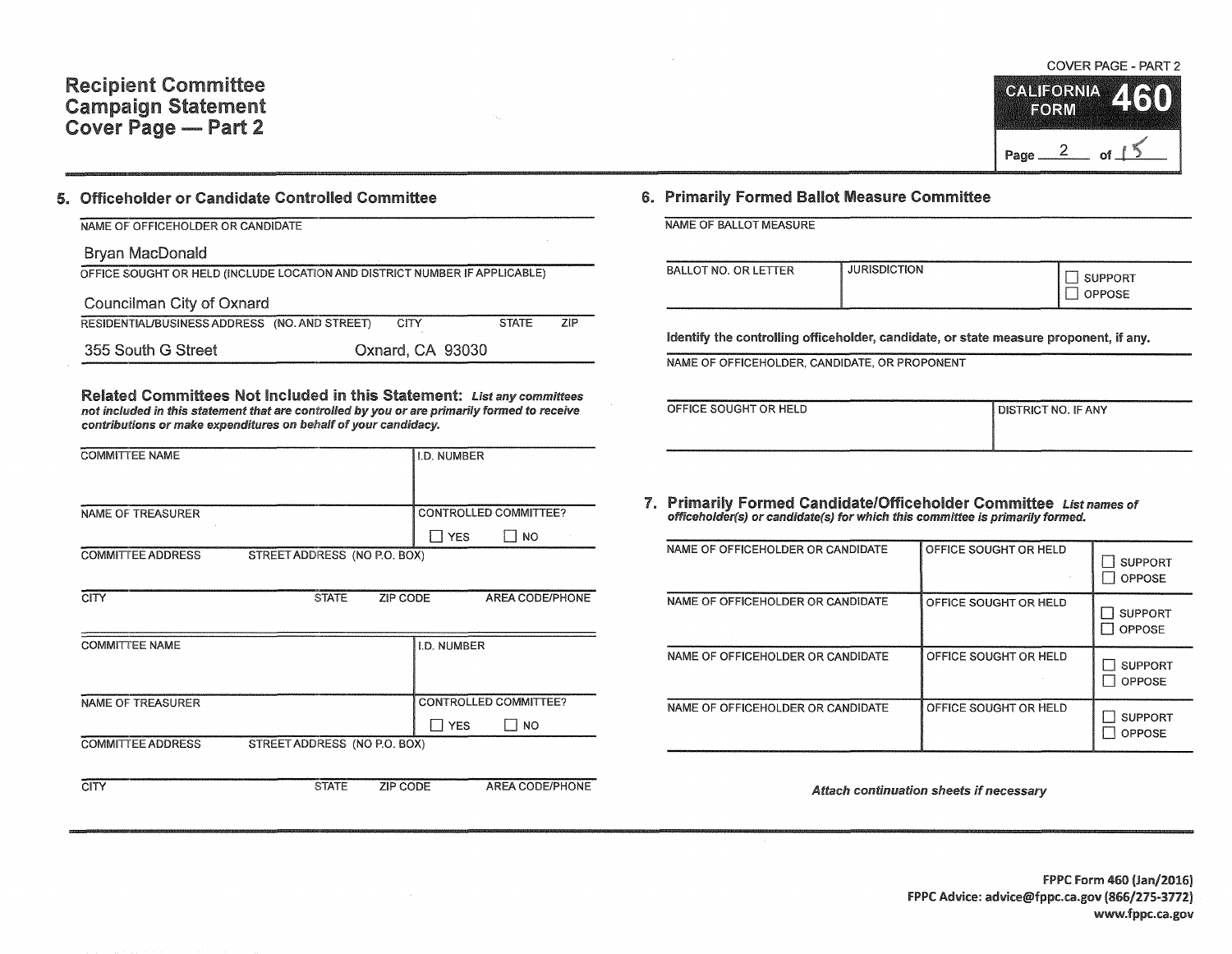| <b>Campaign Disclosure Statement</b>                                     |    | Amounts may be rounded                                     |              |                                                                                            |                 |                                            | <b>SUMMARY PAGE</b>                                                                  |
|--------------------------------------------------------------------------|----|------------------------------------------------------------|--------------|--------------------------------------------------------------------------------------------|-----------------|--------------------------------------------|--------------------------------------------------------------------------------------|
| <b>Summary Page</b>                                                      |    | to whole dollars.                                          |              |                                                                                            |                 | <b>Statement covers period</b>             | <b>CALIFORNIA</b><br>460                                                             |
|                                                                          |    |                                                            |              |                                                                                            | from _          | 7-1-2016                                   | FORM                                                                                 |
|                                                                          |    |                                                            |              |                                                                                            | through _       | 9-24-2016                                  | Page $\frac{3}{\text{of}}$ 1 $\text{S}$                                              |
| SEE INSTRUCTIONS ON REVERSE<br>NAME OF FILER                             |    |                                                            |              |                                                                                            |                 |                                            | <b>I.D. NUMBER</b>                                                                   |
| Re-Elect MacDonald Oxnard City Council -- 2016                           |    |                                                            |              |                                                                                            |                 |                                            | 1385268                                                                              |
| <b>Contributions Received</b>                                            |    | Column A<br>TOTAL THIS PERIOD<br>(FROM ATTACHED SCHEDULES) |              | Column B<br>CALENDAR YEAR<br>TOTAL TO DATE                                                 |                 | <b>General Elections</b>                   | <b>Calendar Year Summary for Candidates</b><br>Running in Both the State Primary and |
|                                                                          |    | 17,239                                                     |              |                                                                                            | 17,889          |                                            |                                                                                      |
| 2.                                                                       |    | 2,161                                                      |              |                                                                                            | 2,161           |                                            | 1/1 through 6/30<br>7/1 to Date                                                      |
| 3.                                                                       |    | 19,400                                                     |              |                                                                                            | 20,050          | 20. Contributions<br>Received              |                                                                                      |
|                                                                          |    | 00 <sub>o</sub>                                            |              |                                                                                            | 366             | 21. Expenditures                           |                                                                                      |
| 5.                                                                       |    | 19,400                                                     |              |                                                                                            | 20,416          | Made                                       | $s$ s $s$                                                                            |
| <b>Expenditures Made</b>                                                 |    |                                                            |              |                                                                                            |                 | <b>Expenditure Limit Summary for State</b> |                                                                                      |
|                                                                          |    |                                                            |              | s                                                                                          | 7,730           | Candidates                                 |                                                                                      |
|                                                                          |    | $00\,$                                                     |              |                                                                                            | 00              |                                            |                                                                                      |
|                                                                          |    |                                                            |              | $\sim$                                                                                     | 7,730           |                                            | 22. Cumulative Expenditures Made*<br>(If Subject to Voluntary Expenditure Limit)     |
|                                                                          |    | 00                                                         |              |                                                                                            | 00              | Date of Election                           | Total to Date                                                                        |
|                                                                          |    | $00\,$                                                     |              |                                                                                            | 00 <sup>°</sup> | (mm/dd/yy)                                 |                                                                                      |
|                                                                          |    | 7,710                                                      | $\mathbf{R}$ |                                                                                            | 7,730           |                                            | $\sim$                                                                               |
| <b>Current Cash Statement</b>                                            |    |                                                            |              |                                                                                            |                 |                                            |                                                                                      |
|                                                                          |    | 630                                                        |              | To calculate Column B.                                                                     |                 |                                            |                                                                                      |
|                                                                          |    | 19,400                                                     |              | add amounts in Column                                                                      |                 |                                            |                                                                                      |
|                                                                          |    | 00                                                         |              | A to the corresponding<br>amounts from Column B                                            |                 | reported in Column B.                      | *Amounts in this section may be different from amounts                               |
|                                                                          |    | 7,710                                                      |              | of your last report. Some<br>amounts in Column A may                                       |                 |                                            |                                                                                      |
| 16. ENDING CASH BALANCE Add Lines 12 + 13 + 14, then subtract Line 15 \$ |    | 12,320                                                     |              | be negative figures that                                                                   |                 |                                            |                                                                                      |
| If this is a termination statement, Line 16 must be zero.                |    |                                                            |              | should be subtracted from<br>previous period amounts. If<br>this is the first report being |                 |                                            |                                                                                      |
|                                                                          |    | 00                                                         |              | filed for this calendar year,<br>only carry over the amounts                               |                 |                                            |                                                                                      |
| <b>Cash Equivalents and Outstanding Debts</b>                            |    |                                                            |              | from Lines 2, 7, and 9 (if<br>any).                                                        |                 |                                            |                                                                                      |
|                                                                          | S. |                                                            |              |                                                                                            |                 |                                            |                                                                                      |
|                                                                          |    | 2,161                                                      |              |                                                                                            |                 |                                            | <b>FPPC Form 460 (Jan/2016)</b>                                                      |
|                                                                          |    |                                                            |              |                                                                                            |                 |                                            | FPPC Advice: advice@fppc.ca.gov (866/275-3772)                                       |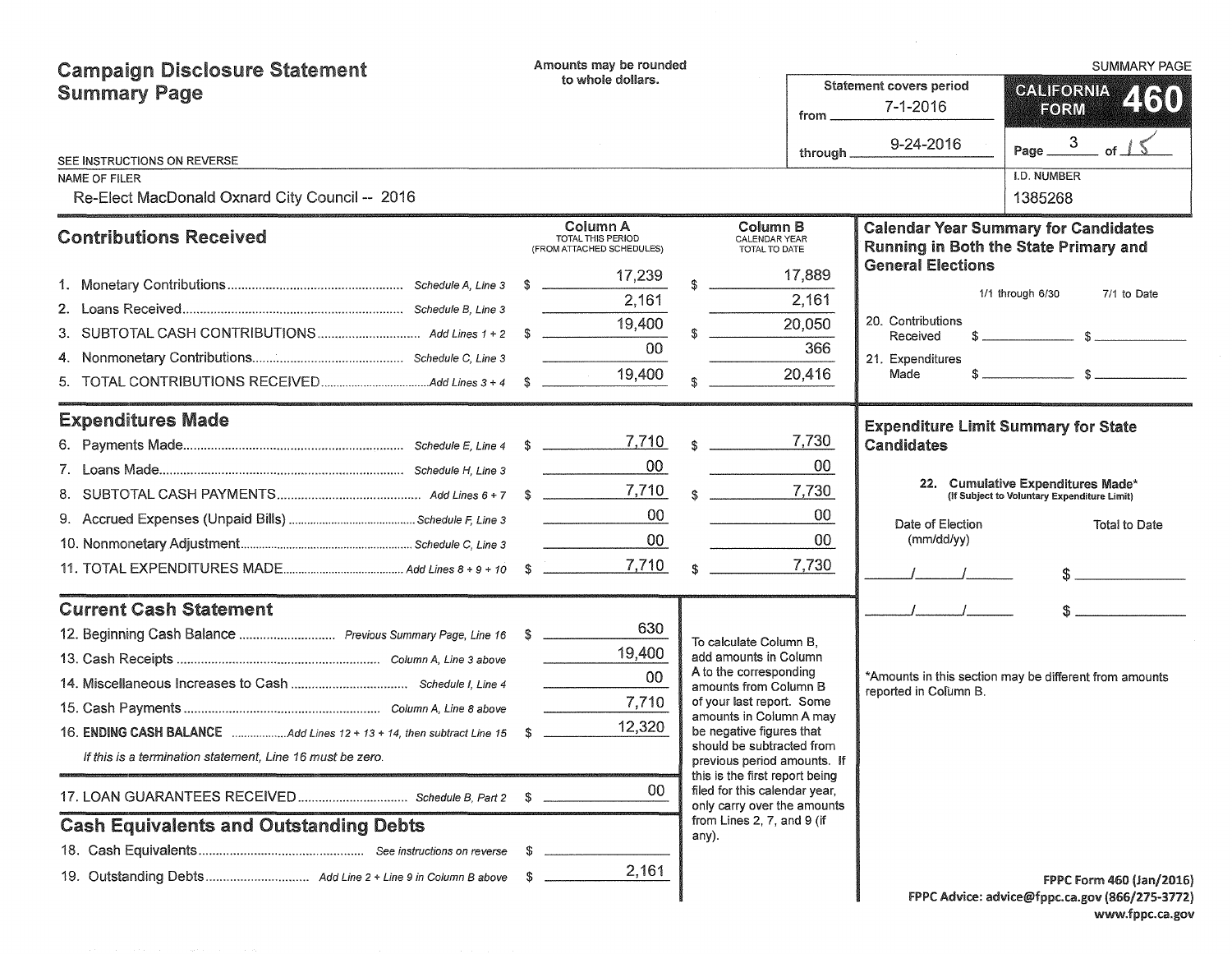## Schedule A Monetary Contributions Received

Amounts may be rounded

|                                | <b>Monetary Contributions Received</b><br>SEE INSTRUCTIONS ON REVERSE                                                                                                                      |                                                                         | to whole dollars.                                                                                   | Statement covers period<br>$7 - 1 - 2016$<br>from<br>9-24-2016<br>through. |                                                                         | 460<br><b>GALIFORNIA</b><br>FORM<br>$\overline{4}$<br>Page.                                                                                       |  |
|--------------------------------|--------------------------------------------------------------------------------------------------------------------------------------------------------------------------------------------|-------------------------------------------------------------------------|-----------------------------------------------------------------------------------------------------|----------------------------------------------------------------------------|-------------------------------------------------------------------------|---------------------------------------------------------------------------------------------------------------------------------------------------|--|
| <b>NAME OF FILER</b>           |                                                                                                                                                                                            |                                                                         |                                                                                                     |                                                                            |                                                                         | I.D. NUMBER                                                                                                                                       |  |
|                                | Re-Elect MacDonald Oxnard City Council -- 2016                                                                                                                                             |                                                                         |                                                                                                     |                                                                            |                                                                         | 1385268                                                                                                                                           |  |
| <b>DATE</b><br><b>RECEIVED</b> | FULL NAME. STREET ADDRESS AND ZIP CODE OF CONTRIBUTOR<br>(IF COMMITTEE, ALSO ENTER I.D. NUMBER)                                                                                            | <b>CONTRIBUTOR</b><br>$CODE *$                                          | IF AN INDIVIDUAL, ENTER<br>OCCUPATION AND EMPLOYER<br>(IF SELF-EMPLOYED, ENTER NAME<br>OF BUSINESS) | <b>AMOUNT</b><br><b>RECEIVED THIS</b><br><b>PERIOD</b>                     | <b>CUMULATIVE TO DATE</b><br><b>CALENDAR YEAR</b><br>(JAN. 1 - DEC. 31) | PER ELECTION<br>TO DATE<br>(IF REQUIRED)                                                                                                          |  |
| 7-7-2016                       | Kelle Searle-Meehan<br>1802 Eastman Ave Suite 112<br>Ventura, CA 93003                                                                                                                     | ☑IND<br>$\Box$ COM<br>$\Box$ OTH<br>$\Box$ PTY<br>$\square$ scc         | Owner<br>Searle Creative Group                                                                      | \$100                                                                      | \$100                                                                   |                                                                                                                                                   |  |
| 7-20-2016                      | John Fitzgerald<br>2073 Spyglass Trail East<br>Oxnard, CA 93036                                                                                                                            | <b>Z IND</b><br>$\Box$ COM<br>$\Box$ OTH<br>$\Box$ PTY<br>$\square$ scc | Owner<br><b>Byers/Fitzgerald Real</b><br>Estate                                                     | \$250                                                                      | \$250                                                                   |                                                                                                                                                   |  |
| 7-20-2016                      | William T Belcher<br>1732 Fisher Court<br>Oxnard, CA 93035                                                                                                                                 | <b>MIND</b><br>$\square$ COM<br>□отн<br>$\Box$ PTY<br>$\square$ scc     | <b>Retired</b>                                                                                      | \$100                                                                      | \$100                                                                   |                                                                                                                                                   |  |
| 7-20-2016                      | Daisy Tatum<br>2510 El Portal Way<br>Oxnard, CA 93030                                                                                                                                      | Ø IND<br>$\Box$ COM<br>$\Box$ OTH<br>$\Box$ PTY<br>$\square$ SCC        | <b>Retired</b>                                                                                      | \$100                                                                      | \$100                                                                   |                                                                                                                                                   |  |
| 7-2-2016                       | <b>Buenger Commercial Real Estate</b><br>3600 South Harbor Blvd<br>Oxnard, CA 93035                                                                                                        | $\Box$ IND<br>$\Box$ COM<br>■ОТН<br>$\Box$ PTY<br>$\square$ scc         |                                                                                                     | \$500                                                                      | \$500                                                                   |                                                                                                                                                   |  |
|                                |                                                                                                                                                                                            |                                                                         | <b>SUBTOTAL \$</b>                                                                                  | 1050                                                                       |                                                                         |                                                                                                                                                   |  |
|                                | <b>Schedule A Summary</b><br>1. Amount received this period – itemized monetary contributions.<br>2. Amount received this period - unitemized monetary contributions of less than \$100 \$ |                                                                         |                                                                                                     | 16,890<br>1,349                                                            | IND - Individual                                                        | *Contributor Codes<br>COM - Recipient Committee<br>(other than PTY or SCC)<br>OTH - Other (e.g., business entity)<br><b>PTY</b> - Political Party |  |
|                                | 3. Total monetary contributions received this period.<br>(Add Lines 1 and 2. Enter here and on the Summary Page, Column A, Line 1.)TOTAL \$                                                |                                                                         |                                                                                                     | 17,239                                                                     |                                                                         | SCC - Small Contributor Committee<br>$rnnc r_{\text{max}}$ aca light (3036)                                                                       |  |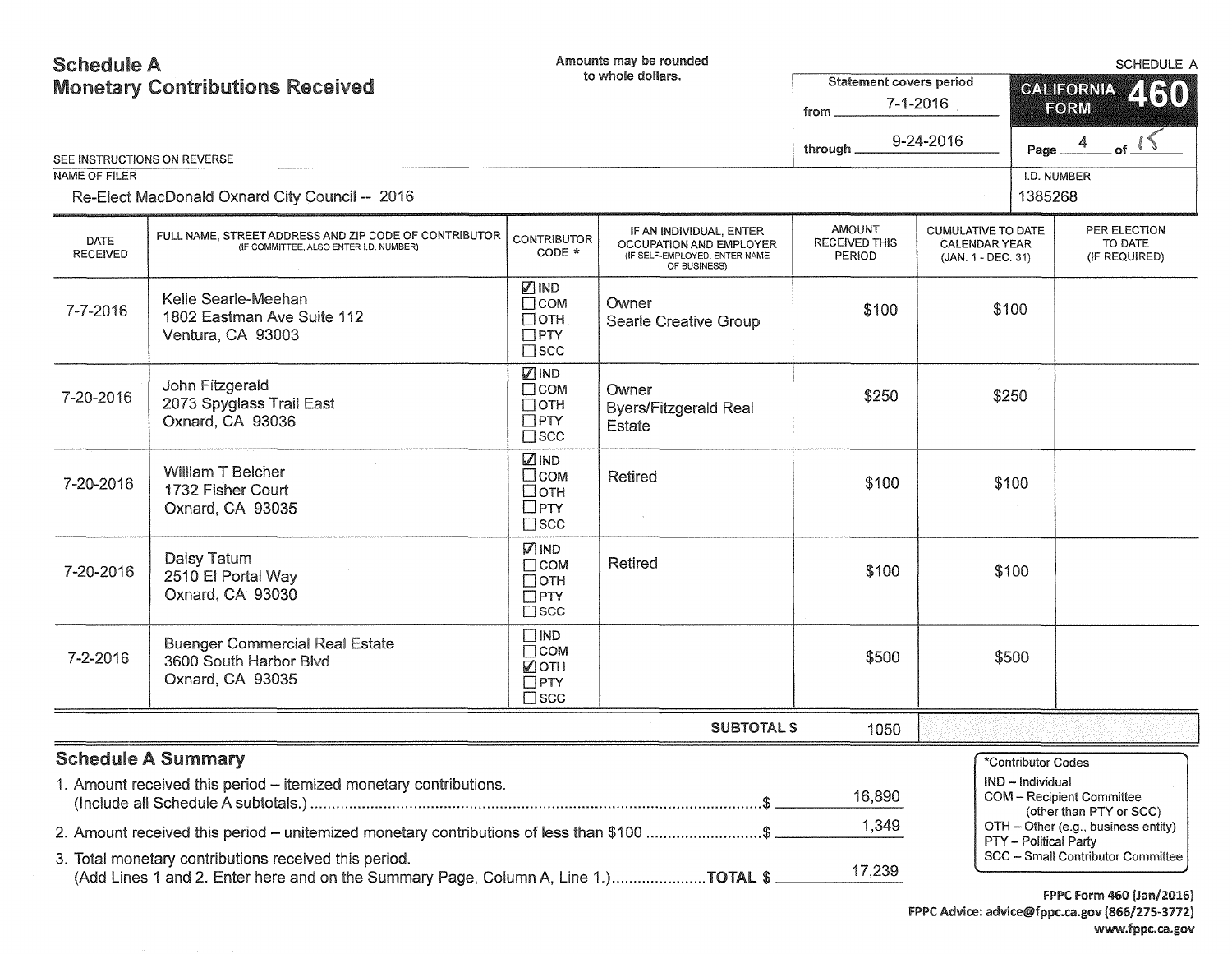|                         | <b>Schedule A (Continuation Sheet)</b><br>Amounts may be rounded<br>to whole dollars.<br><b>Monetary Contributions Received</b> |                                                                           |                                                                                                            | <b>Statement covers period</b><br>$7 - 1 - 2016$<br>from |                                                                         | SCHEDULE A (CONT.)<br><b>CALIFORNIA</b><br>460<br>FORM |                                          |  |
|-------------------------|---------------------------------------------------------------------------------------------------------------------------------|---------------------------------------------------------------------------|------------------------------------------------------------------------------------------------------------|----------------------------------------------------------|-------------------------------------------------------------------------|--------------------------------------------------------|------------------------------------------|--|
|                         |                                                                                                                                 |                                                                           |                                                                                                            | through                                                  | 9-24-2016                                                               | Page $-5$                                              | of                                       |  |
| <b>NAME OF FILER</b>    |                                                                                                                                 |                                                                           |                                                                                                            |                                                          |                                                                         | <b>I.D. NUMBER</b>                                     |                                          |  |
|                         | Re-Elect MacDonald Oxnard City Council -- 2016                                                                                  |                                                                           |                                                                                                            |                                                          |                                                                         | 1385268                                                |                                          |  |
| DATE<br><b>RECEIVED</b> | FULL NAME, STREET ADDRESS AND ZIP CODE OF CONTRIBUTOR<br>(IF COMMITTEE, ALSO ENTER I.D. NUMBER)                                 | <b>CONTRIBUTOR</b><br>$CODE *$                                            | IF AN INDIVIDUAL, ENTER<br><b>OCCUPATION AND EMPLOYER</b><br>(IF SELF-EMPLOYED, ENTER NAME<br>OF BUSINESS) | <b>AMOUNT</b><br><b>RECEIVED THIS</b><br>PERIOD          | <b>CUMULATIVE TO DATE</b><br><b>CALENDAR YEAR</b><br>(JAN. 1 - DEC. 31) |                                                        | PER ELECTION<br>TO DATE<br>(IF REQUIRED) |  |
| 7-20-2016               | Jeffrey S. Miller<br>3621 Nantucket Parkway<br>Oxnard, CA 93035                                                                 | $\sqrt{ }$ IND<br>$\Box$ COM<br>$\Box$ OTH<br>$\Box$ PTY<br>$\square$ scc | Maintenance Manager<br>City of Oxnard                                                                      | \$250                                                    |                                                                         | \$250                                                  |                                          |  |
| 7-20-2016               | Joseph D O'Neill<br>705 North A Street<br>Oxnard, CA 93030                                                                      | <b>ØIND</b><br>$\Box$ COM<br>$\Box$ OTH<br>$\Box$ PTY<br>$\square$ scc    | Attorney<br>Law Offices of Joseph D<br>O'Neil                                                              | \$150                                                    |                                                                         | \$150                                                  |                                          |  |
| 7-20-2016               | <b>Edward Castruita</b><br>700 Waverly Court<br>Oxnard, CA 93030                                                                | √ IND<br>$\Box$ COM<br>$\Box$ OTH<br>$\Box$ PTY<br>$\square$ scc          | <b>Retired</b>                                                                                             | \$100                                                    |                                                                         | \$100                                                  |                                          |  |
| 7-20-2016               | <b>Mike Barber</b><br>3701 Orange Drive<br>Oxnard, CA 93036                                                                     | <b>ZIND</b><br>$\square$ COM<br>□отн<br>$\Box$ PTY<br>$\square$ scc       | Retired                                                                                                    | \$250                                                    |                                                                         | \$250                                                  |                                          |  |
| 7-20-2016               | Dee Geverink<br>2113 Spyglass Trail West<br>Oxnard, CA 93036                                                                    | $\Box$ IND<br>$\Box$ COM<br>$\Box$ OTH<br>$\Box$ PTY<br>$\square$ scc     | <b>Retired</b>                                                                                             | \$100                                                    |                                                                         | \$100                                                  |                                          |  |
|                         |                                                                                                                                 |                                                                           | <b>SUBTOTAL \$</b>                                                                                         | \$850                                                    |                                                                         |                                                        |                                          |  |

\*Contributor Codes

IND - Individual COM - Recipient Committee (other than PTY or SCC) OTH - Other (e.g., business entity) PTY - Political Party SCC - Small Contributor Committee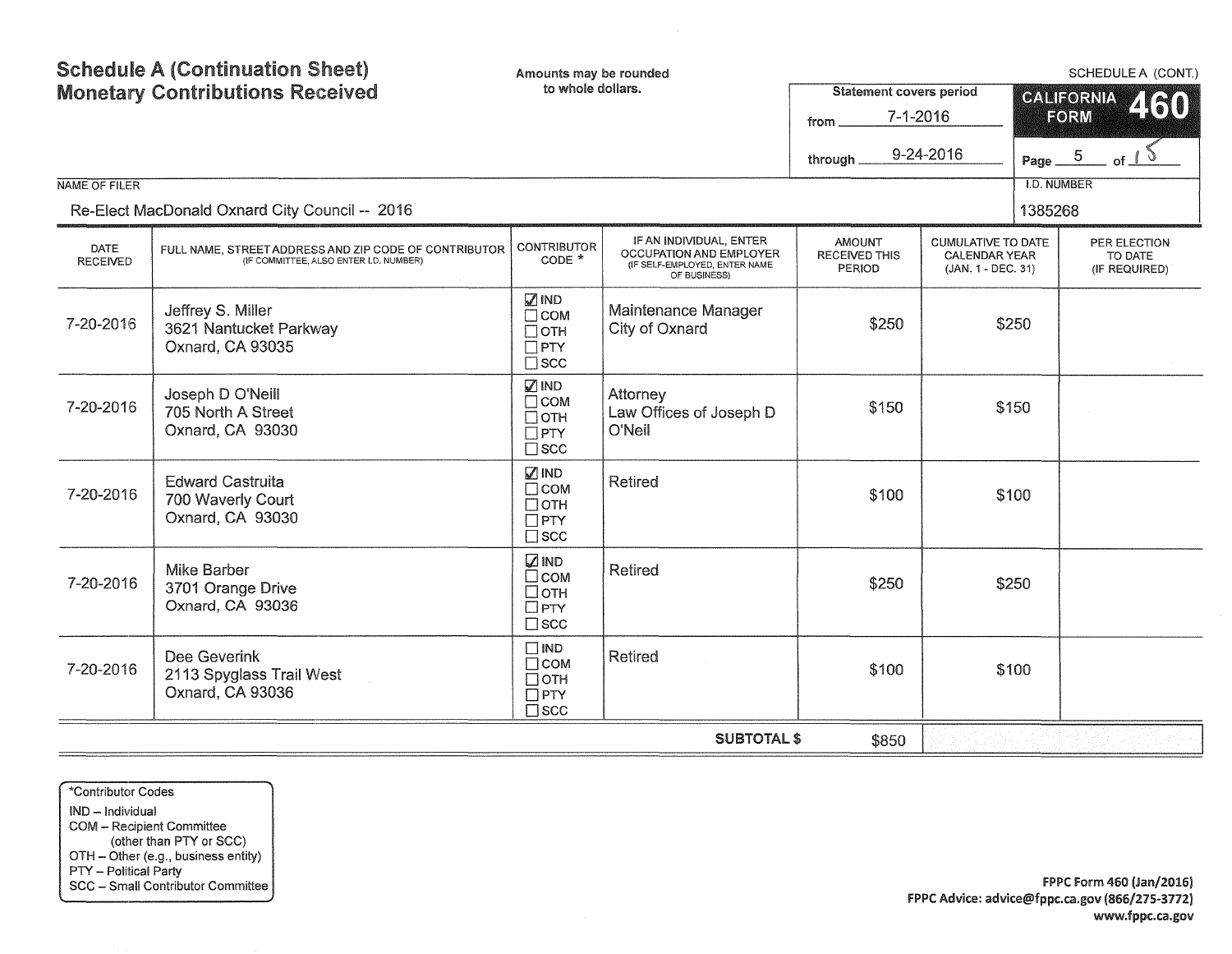| <b>Schedule A (Continuation Sheet)</b><br><b>Monetary Contributions Received</b> |                                                                                                 | Amounts may be rounded<br>to whole dollars.                                |                                                                                                     |                                                        | <b>Statement covers period</b>                                          |                    | SCHEDULE A (CONT.)<br><b>CALIFORNIA</b>  |  |  |
|----------------------------------------------------------------------------------|-------------------------------------------------------------------------------------------------|----------------------------------------------------------------------------|-----------------------------------------------------------------------------------------------------|--------------------------------------------------------|-------------------------------------------------------------------------|--------------------|------------------------------------------|--|--|
|                                                                                  |                                                                                                 |                                                                            |                                                                                                     | $7 - 1 - 2016$<br>from                                 |                                                                         |                    | 250<br>FORM                              |  |  |
|                                                                                  |                                                                                                 |                                                                            |                                                                                                     | through                                                | 9-24-2016                                                               | Page_              | 6                                        |  |  |
| <b>NAME OF FILER</b>                                                             |                                                                                                 |                                                                            |                                                                                                     |                                                        |                                                                         | <b>I.D. NUMBER</b> |                                          |  |  |
|                                                                                  | Re-Elect MacDonald Oxnard City Council -- 2016                                                  |                                                                            |                                                                                                     |                                                        | 1385268                                                                 |                    |                                          |  |  |
| DATE<br><b>RECEIVED</b>                                                          | FULL NAME, STREET ADDRESS AND ZIP CODE OF CONTRIBUTOR<br>(IF COMMITTEE, ALSO ENTER I.D. NUMBER) | <b>CONTRIBUTOR</b><br>CODE *                                               | IF AN INDIVIDUAL, ENTER<br>OCCUPATION AND EMPLOYER<br>(IF SELF-EMPLOYED, ENTER NAME<br>OF BUSINESS) | <b>AMOUNT</b><br><b>RECEIVED THIS</b><br><b>PERIOD</b> | <b>CUMULATIVE TO DATE</b><br><b>CALENDAR YEAR</b><br>(JAN. 1 - DEC. 31) |                    | PER ELECTION<br>TO DATE<br>(IF REQUIRED) |  |  |
| 7-20-2016                                                                        | <b>Alice Haskins</b><br>325 South G Street<br>Oxnard, CA 93030                                  | <b>ØIND</b><br>$\Box$ COM<br>$\Box$ OTH<br>$\Box$ PTY<br>$\square$ scc     | Retired                                                                                             | \$100                                                  |                                                                         | \$100              |                                          |  |  |
| 7-20-2016                                                                        | <b>Jill Nieves</b><br>3122 Brookwood Lane<br>Oxnard, CA 93030                                   | $\sqrt{ }$ IND<br>$\Box$ COM<br>$\Box$ OTH<br>$\Box$ PTY<br>$\square$ scc  | Retired                                                                                             | \$250                                                  |                                                                         | \$250              |                                          |  |  |
| 7-20-2016                                                                        | Committee to Elect John Zaragoza<br>2303 Hidden Valley Court<br>Oxnard, CA 93036                | $\square$ IND<br>$\nabla$ COM<br>$\Box$ OTH<br>$\Box$ PTY<br>$\square$ scc |                                                                                                     | \$200                                                  |                                                                         | \$200              |                                          |  |  |
| 7-20-2016                                                                        | Kaz Iwamoto<br>2064 Olga Street<br>Oxnard, CA 93030                                             | <b>ZIND</b><br>$\Box$ COM<br>$\Box$ OTH<br>$\Box$ PTY<br>$\square$ scc     | <b>Retired</b>                                                                                      | \$100                                                  |                                                                         | \$100              |                                          |  |  |
| 7-28-2016                                                                        | <b>Oxnard Peace Officers' Association</b><br>251 South C Street<br>Oxnard, CA 93030             | $\Box$ IND<br>$\Box$ COM<br>■ОТН<br>$\Box$ PTY<br>$\square$ scc            |                                                                                                     | \$2,000                                                | \$2,000                                                                 |                    |                                          |  |  |
|                                                                                  | <b>SUBTOTAL \$</b><br>\$2,650                                                                   |                                                                            |                                                                                                     |                                                        |                                                                         |                    |                                          |  |  |

\*Contributor Codes IND - Individual COM - Recipient Committee (other than PTY or SCC) OTH - Other (e.g., business entity) PTY - Political Party SCC - Smail Contributor Committee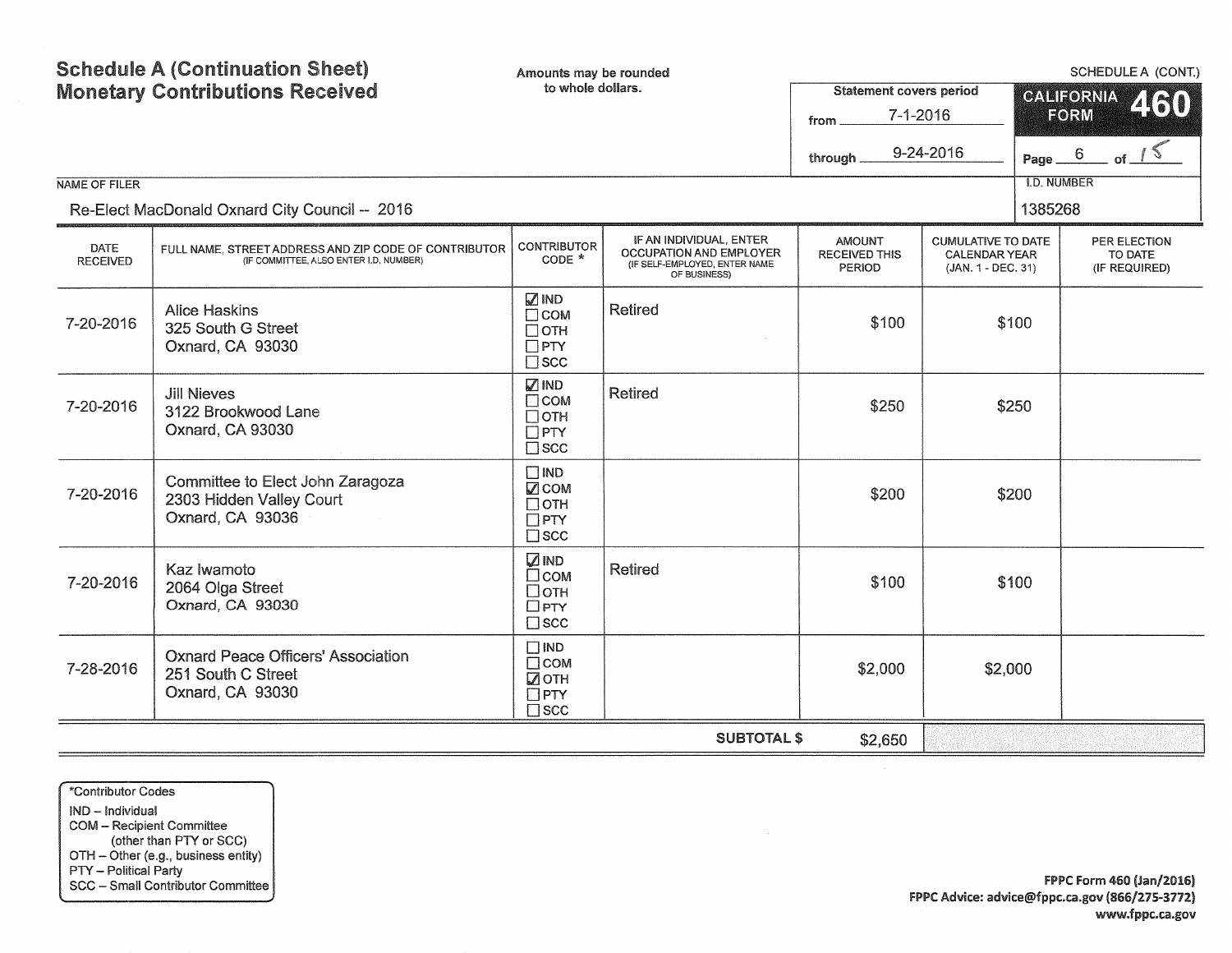| NAME OF FILER                  | <b>Schedule A (Continuation Sheet)</b><br><b>Monetary Contributions Received</b><br>Re-Elect MacDonald Oxnard City Council -- 2016 | Amounts may be rounded<br>to whole dollars.                               |                                                                                                     | <b>Statement covers period</b><br>$7 - 1 - 2016$<br>from<br>9-24-2016<br>through. |                                                                         |       | SCHEDULE A (CONT.)<br><b>GALIFORNIA</b><br>460<br>FORM<br>Page $\frac{7}{2}$<br><b>I.D. NUMBER</b><br>1385268 |  |  |
|--------------------------------|------------------------------------------------------------------------------------------------------------------------------------|---------------------------------------------------------------------------|-----------------------------------------------------------------------------------------------------|-----------------------------------------------------------------------------------|-------------------------------------------------------------------------|-------|---------------------------------------------------------------------------------------------------------------|--|--|
| <b>DATE</b><br><b>RECEIVED</b> | FULL NAME, STREET ADDRESS AND ZIP CODE OF CONTRIBUTOR<br>(IF COMMITTEE, ALSO ENTER I.D. NUMBER)                                    | <b>CONTRIBUTOR</b><br>CODE *                                              | IF AN INDIVIDUAL, ENTER<br>OCCUPATION AND EMPLOYER<br>(IF SELF-EMPLOYED, ENTER NAME<br>OF BUSINESS) | <b>AMOUNT</b><br><b>RECEIVED THIS</b><br>PERIOD                                   | <b>CUMULATIVE TO DATE</b><br><b>CALENDAR YEAR</b><br>(JAN. 1 - DEC. 31) |       | PER ELECTION<br>TO DATE<br>(IF REQUIRED)                                                                      |  |  |
| 7-28-2016                      | Mike Aranda<br>2511 Ruby Drive<br>Oxnard, CA 93030                                                                                 | <b>Ø</b> IND<br>$\Box$ COM<br>$\Box$ OTH<br>$\Box$ PTY<br>$\square$ scc   | <b>Retired</b>                                                                                      | \$100                                                                             |                                                                         | \$100 |                                                                                                               |  |  |
| 7-28-2016                      | <b>SA Recycling</b><br>1441 Mountain View<br>Oxnard, CA 93030                                                                      | $\Box$ IND<br>$\Box$ COM<br>$\nabla$ OTH<br>$\Box$ PTY<br>$\square$ scc   |                                                                                                     | \$500                                                                             |                                                                         | \$500 |                                                                                                               |  |  |
| 8-6-2016                       | <b>Jess Herrera</b><br>2241 Winged Foot Court<br>Oxnard, CA 93036                                                                  | <b>ØIND</b><br>$\Box$ COM<br>$\Box$ OTH<br>$\Box$ PTY<br>$\square$ scc    | Longshoreman<br><b>ILWU Pt Hueneme</b>                                                              | \$200                                                                             |                                                                         | \$200 |                                                                                                               |  |  |
| 8-6-2016                       | <b>Tony Murguia</b><br>2012 Spyglass Trail East<br>Oxnard, CA 93036                                                                | <b>ZIND</b><br>$\Box$ COM<br>□отн<br>$\Box$ PTY<br>$\square$ scc          | <b>Retired</b>                                                                                      | \$100                                                                             |                                                                         | \$100 |                                                                                                               |  |  |
| 8-6-2016                       | <b>Denise Paul-Elliott</b><br>335 North A Street<br>Oxnard, CA 93030                                                               | $\sqrt{ }$ IND<br>$\Box$ COM<br>$\Box$ OTH<br>$\Box$ PTY<br>$\square$ SCC | Owner<br>Walker & Paul RE Svcs                                                                      | \$100                                                                             |                                                                         | \$100 |                                                                                                               |  |  |
|                                |                                                                                                                                    |                                                                           | <b>SUBTOTAL \$</b>                                                                                  | \$1,000                                                                           |                                                                         |       |                                                                                                               |  |  |

 $\mathcal{L}$ 

\*Contributor Codes IND - Individual COM - Recipient Committee (other than PTY or SCC) OTH - Other (e.g., business entity) PTY - Political Party SCC - Small Contributor Committee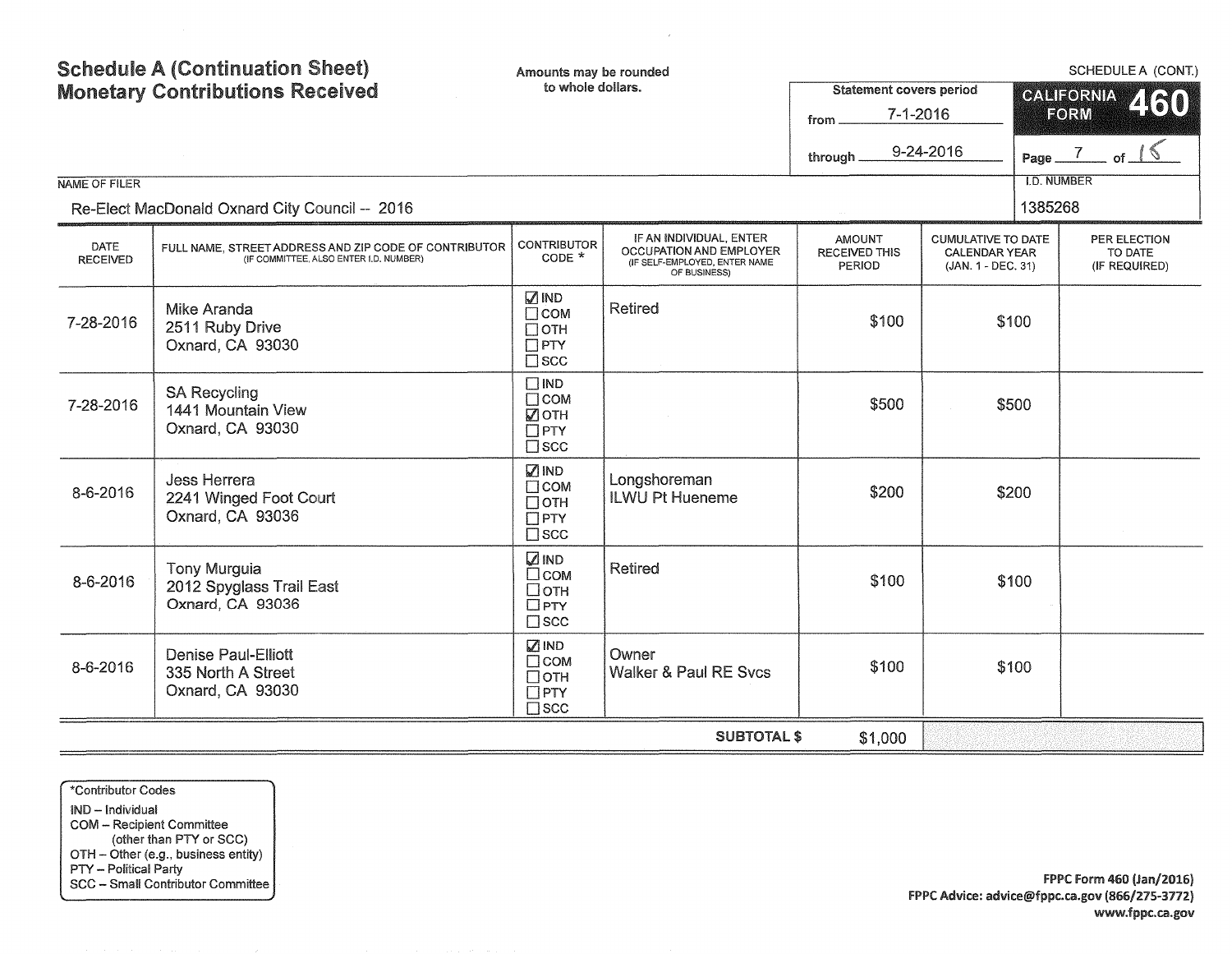| NAME OF FILER                  | <b>Schedule A (Continuation Sheet)</b><br><b>Monetary Contributions Received</b><br>Re-Elect MacDonald Oxnard City Council -- 2016 | Amounts may be rounded<br>to whole dollars.                                 |                                                                                                     | <b>Statement covers period</b><br>$7 - 1 - 2016$<br>from<br>9-24-2016<br>through. | Page $-8$<br><b>I.D. NUMBER</b><br>1385268                              | <b>SCHEDULE A (CONT.)</b><br><b>CALIFORNIA</b><br>460<br>FORM |                                          |  |  |  |
|--------------------------------|------------------------------------------------------------------------------------------------------------------------------------|-----------------------------------------------------------------------------|-----------------------------------------------------------------------------------------------------|-----------------------------------------------------------------------------------|-------------------------------------------------------------------------|---------------------------------------------------------------|------------------------------------------|--|--|--|
| <b>DATE</b><br><b>RECEIVED</b> | FULL NAME, STREET ADDRESS AND ZIP CODE OF CONTRIBUTOR<br>(IF COMMITTEE, ALSO ENTER I.D. NUMBER)                                    | <b>CONTRIBUTOR</b><br>$CODE *$                                              | IF AN INDIVIDUAL, ENTER<br>OCCUPATION AND EMPLOYER<br>(IF SELF-EMPLOYED, ENTER NAME<br>OF BUSINESS) | <b>AMOUNT</b><br><b>RECEIVED THIS</b><br><b>PERIOD</b>                            | <b>CUMULATIVE TO DATE</b><br><b>CALENDAR YEAR</b><br>(JAN. 1 - DEC. 31) |                                                               | PER ELECTION<br>TO DATE<br>(IF REQUIRED) |  |  |  |
| 8-12-2016                      | Okada Chiropractic<br>1300 W Gonzales Road Suite 105<br>Oxnard, CA 93036                                                           | $\square$ IND<br>$\Box$ COM<br>■ОТН<br>$\Box$ PTY<br>$\square$ scc          |                                                                                                     | \$250                                                                             |                                                                         | \$250                                                         |                                          |  |  |  |
| 8-12-2016                      | Margie Borjon-Miller<br>3621 Nantucket Parkway<br>Oxnard, CA 93035                                                                 | <b>Ø</b> IND<br>$\Box$ COM<br>$\Box$ OTH<br>$\Box$ PTY<br>$\square$ scc     | <b>Retired</b>                                                                                      | \$250                                                                             |                                                                         | \$250                                                         |                                          |  |  |  |
| 8-13-2016                      | Elaine Gurrola<br>4101 Romany Drive<br>Oxnard, CA 93036                                                                            | $\nabla$ IND<br>$\Box$ COM<br>$\Box$ OTH<br>$\Box$ PTY<br>$\square$ scc     | <b>Retired</b>                                                                                      | \$400                                                                             |                                                                         | \$400                                                         |                                          |  |  |  |
| 8-19-2016                      | Al Barkley<br>155 South G Street<br>Oxnard, CA 93030                                                                               | <b>ZIND</b><br>$\square$ COM<br>$\Box$ OTH<br>$\Box$ PTY<br>$\square$ scc   | <b>Insurance Broker</b><br><b>Barkely Insurance</b>                                                 | \$250                                                                             |                                                                         | \$250                                                         |                                          |  |  |  |
| 8-20-2016                      | Jon Belchere<br>124 Malibu Ave<br>Oxnard, CA 93035                                                                                 | M <sub>IND</sub><br>$\Box$ COM<br>$\Box$ OTH<br>$\Box$ PTY<br>$\square$ scc | <b>Retired</b>                                                                                      | \$250                                                                             |                                                                         | \$250                                                         |                                          |  |  |  |
|                                | <b>SUBTOTAL \$</b><br>\$1,400                                                                                                      |                                                                             |                                                                                                     |                                                                                   |                                                                         |                                                               |                                          |  |  |  |

\*Contributor Codes IND - Individual COM - Recipient Committee (other than PTY or SCC) OTH - Other (e.g., business entity) PTY - Political Party SCC - Small Contributor Committee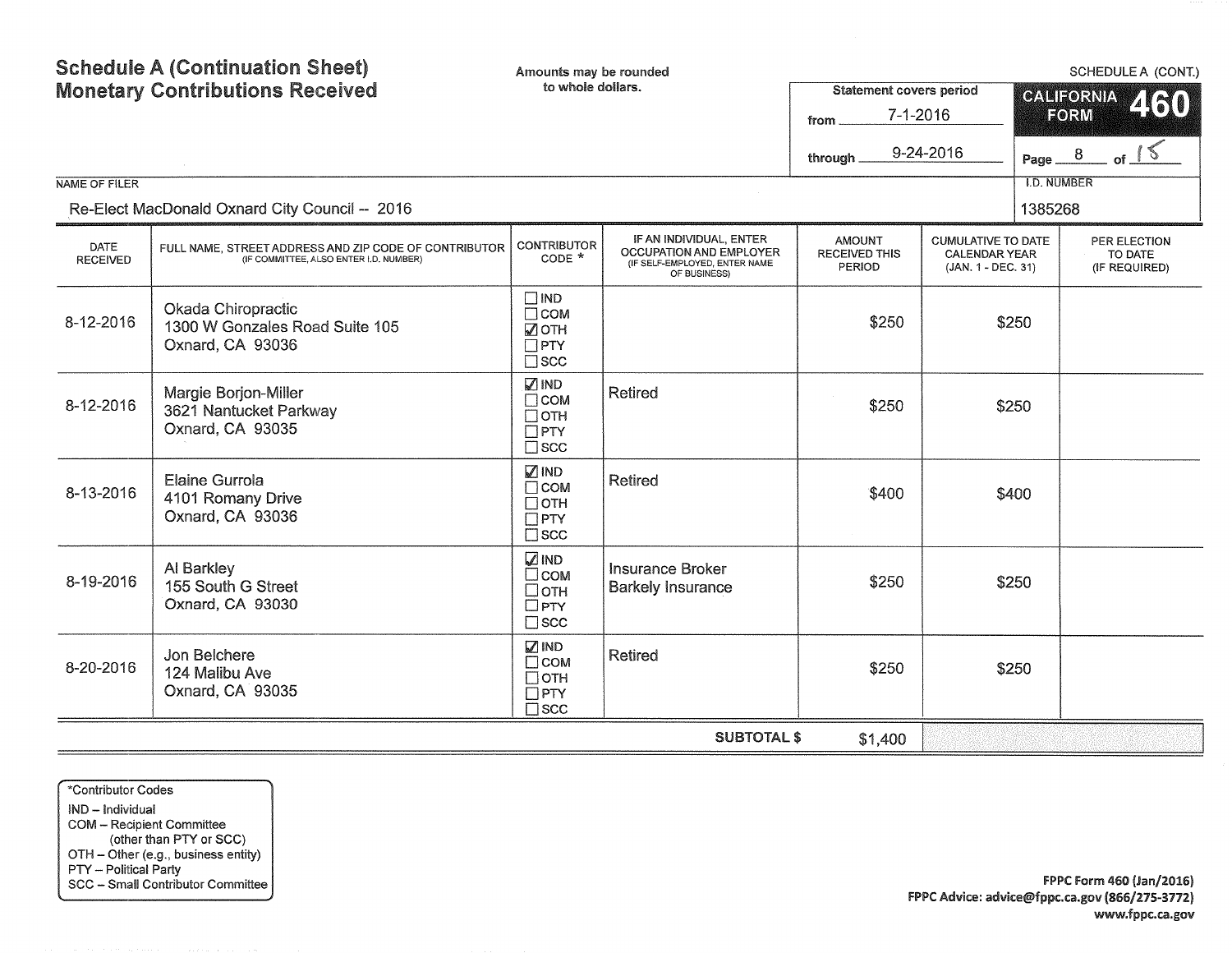| <b>NAME OF FILER</b>    | <b>Schedule A (Continuation Sheet)</b><br>Amounts may be rounded<br>to whole dollars.<br><b>Monetary Contributions Received</b><br><b>Statement covers period</b><br>$7 - 1 - 2016$<br>from<br>9-24-2016<br>through.<br>Re-Elect MacDonald Oxnard City Council -- 2016 |                                                                           |                                                                                                     |                                                        |                                                                         |         | SCHEDULE A (CONT.)<br><b>CALIFORNIA</b><br>460<br>FORM<br>Page $\frac{9}{2}$<br>$ot\_15$<br><b>I.D. NUMBER</b> |  |  |  |
|-------------------------|------------------------------------------------------------------------------------------------------------------------------------------------------------------------------------------------------------------------------------------------------------------------|---------------------------------------------------------------------------|-----------------------------------------------------------------------------------------------------|--------------------------------------------------------|-------------------------------------------------------------------------|---------|----------------------------------------------------------------------------------------------------------------|--|--|--|
|                         |                                                                                                                                                                                                                                                                        |                                                                           |                                                                                                     |                                                        |                                                                         | 1385268 |                                                                                                                |  |  |  |
| DATE<br><b>RECEIVED</b> | FULL NAME, STREET ADDRESS AND ZIP CODE OF CONTRIBUTOR<br>(IF COMMITTEE, ALSO ENTER I.D. NUMBER)                                                                                                                                                                        | <b>CONTRIBUTOR</b><br>$CODE *$                                            | IF AN INDIVIDUAL, ENTER<br>OCCUPATION AND EMPLOYER<br>(IF SELF-EMPLOYED, ENTER NAME<br>OF BUSINESS) | <b>AMOUNT</b><br><b>RECEIVED THIS</b><br><b>PERIOD</b> | <b>CUMULATIVE TO DATE</b><br><b>CALENDAR YEAR</b><br>(JAN. 1 - DEC. 31) |         | PER ELECTION<br>TO DATE<br>(IF REQUIRED)                                                                       |  |  |  |
| 8-20-2016               | <b>Superior Cooling</b><br>541 Mountain View<br>Oxnard, CA 93030                                                                                                                                                                                                       | $\Box$ IND<br>$\Box$ COM<br><b>⊘</b> ОТН<br>$\Box$ PTY<br>$\square$ scc   |                                                                                                     | \$1,000                                                | \$1,000                                                                 |         |                                                                                                                |  |  |  |
| 8-22-2016               | <b>Robert Glasby</b><br>1130 Almendra<br>Oxnard, CA 93036                                                                                                                                                                                                              | <b>ØIND</b><br>$\Box$ COM<br>$\Box$ OTH<br>$\Box$ PTY<br>$\square$ scc    | Owner<br><b>Owl Towing</b>                                                                          | \$250                                                  |                                                                         | \$250   |                                                                                                                |  |  |  |
| 8-24-2016               | Richard R. Jones<br>4324 E Vineyard Ave<br>Oxnard, CA 93036                                                                                                                                                                                                            | <b>ZIND</b><br>$\Box$ COM<br>$\Box$ OTH<br>$\Box$ PTY<br>$\square$ scc    | President<br><b>Bob Jones Ranch</b>                                                                 | \$1,000                                                | \$1,000                                                                 |         |                                                                                                                |  |  |  |
| 8-26-2016               | Dean Maulhardt<br>112 Estaban Drive<br>Camarillo, CA 93012                                                                                                                                                                                                             | <b>ZIND</b><br>$\square$ COM<br>$\Box$ OTH<br>$\Box$ PTY<br>$\square$ scc | <b>Retired</b>                                                                                      | \$200                                                  |                                                                         | \$200   |                                                                                                                |  |  |  |
| 8-27-2016               | <b>Charles McLaughlin</b><br>2230 Greencastle Lane<br>Oxnard, CA 93035                                                                                                                                                                                                 | $\sqrt{ }$ IND<br>$\Box$ COM<br>Потн<br>$\Box$ PTY<br>$\square$ SCC       | Pilot<br>Aspen Helicopter                                                                           | \$1,000                                                | \$1,000                                                                 |         |                                                                                                                |  |  |  |
|                         | <b>SUBTOTAL \$</b><br>\$3,450                                                                                                                                                                                                                                          |                                                                           |                                                                                                     |                                                        |                                                                         |         |                                                                                                                |  |  |  |

\*Contributor Codes

IND - Individual COM - Recipient Committee (other than PTY or SCC) OTH - Other (e.g., business entity) PTY - Political Party SCC - Small Contributor Committee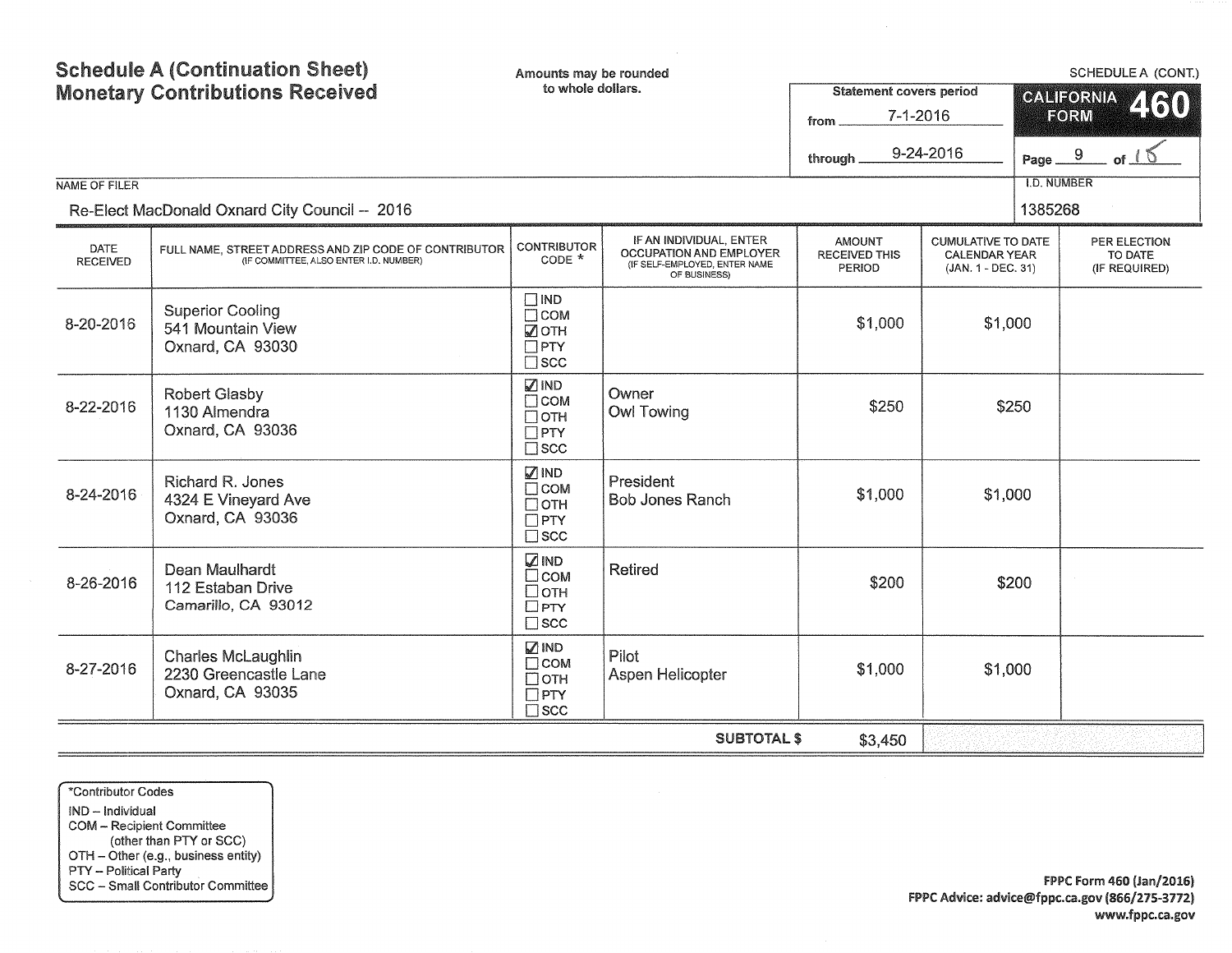| NAME OF FILER                  | <b>Schedule A (Continuation Sheet)</b><br><b>Monetary Contributions Received</b><br>Re-Elect MacDonald Oxnard City Council -- 2016 | Amounts may be rounded<br>to whole dollars.                               |                                                                                                            | from<br>through                                 | SCHEDULE A (CONT.)<br><b>Statement covers period</b><br><b>CALIFORNIA</b><br>2130<br>$7 - 1 - 2016$<br>FORM<br>9-24-2016<br>Page $\frac{10}{10}$ of $\frac{15}{10}$<br><b>I.D. NUMBER</b><br>1385268 |  |                                          |  |  |  |
|--------------------------------|------------------------------------------------------------------------------------------------------------------------------------|---------------------------------------------------------------------------|------------------------------------------------------------------------------------------------------------|-------------------------------------------------|------------------------------------------------------------------------------------------------------------------------------------------------------------------------------------------------------|--|------------------------------------------|--|--|--|
| <b>DATE</b><br><b>RECEIVED</b> | FULL NAME, STREET ADDRESS AND ZIP CODE OF CONTRIBUTOR<br>(IF COMMITTEE, ALSO ENTER I.D. NUMBER)                                    | <b>CONTRIBUTOR</b><br>CODE *                                              | IF AN INDIVIDUAL, ENTER<br><b>OCCUPATION AND EMPLOYER</b><br>(IF SELF-EMPLOYED, ENTER NAME<br>OF BUSINESS) | <b>AMOUNT</b><br><b>RECEIVED THIS</b><br>PERIOD | <b>CUMULATIVE TO DATE</b><br><b>CALENDAR YEAR</b><br>(JAN. 1 - DEC. 31)                                                                                                                              |  | PER ELECTION<br>TO DATE<br>(IF REQUIRED) |  |  |  |
| 8-29-2016                      | <b>Cliff Troy</b><br>2640 Volcano Court<br>Oxnard, CA 93030                                                                        | <b>ØIND</b><br>$\Box$ COM<br>$\Box$ OTH<br>$\Box$ PTY<br>$\square$ scc    | <b>Retired</b>                                                                                             | \$100                                           | \$100                                                                                                                                                                                                |  |                                          |  |  |  |
| 8-30-2016                      | Jurgen Gramckow<br>2599 East Hueneme Road<br>Oxnard, CA 93033                                                                      | $\sqrt{ }$ IND<br>$\Box$ COM<br>$\Box$ OTH<br>$\Box$ PTY<br>$\square$ scc | Owner<br><b>Southland Sod Farms</b>                                                                        | \$1,000                                         | \$1,000                                                                                                                                                                                              |  |                                          |  |  |  |
| 8-31-2016                      | <b>Edward Paul</b><br>733 Callado Street<br>Camarillo, CA 93010                                                                    | <b>Ø</b> IND<br>$\Box$ COM<br>$\Box$ OTH<br>$\Box$ PTY<br>$\square$ scc   | <b>Retired</b>                                                                                             | \$250                                           | \$250                                                                                                                                                                                                |  |                                          |  |  |  |
| 9-3-2016                       | <b>Richard Maulhardt</b><br>1701 Lakehurst Street<br>Oxnard, CA 93030                                                              | <b>ZIND</b><br>$\square$ COM<br>□отн<br>$\square$ PTY<br>$\square$ scc    | <b>Computer Consultant</b><br><b>Maulhardt Computer</b><br><b>Svcs</b>                                     | \$240                                           | \$240                                                                                                                                                                                                |  |                                          |  |  |  |
| $9 - 3 - 2016$                 | Lynn D. Gray<br>1672 Donlon Street<br>Ventura, CA 93003                                                                            | √ IND<br>$\Box$ COM<br>$\Box$ OTH<br>$\Box$ PTY<br>$\square$ scc          | <b>CFO</b><br>Jensen Design & Survey                                                                       | \$500                                           | \$500                                                                                                                                                                                                |  |                                          |  |  |  |
|                                | <b>SUBTOTAL \$</b><br>\$2,090                                                                                                      |                                                                           |                                                                                                            |                                                 |                                                                                                                                                                                                      |  |                                          |  |  |  |

\*Contributor Codes IND - Individual COM - Recipient Committee (other than PTY or SCC) OTH - Other (e.g., business entity) PTY - Political Party SCC - Smail Contributor Committee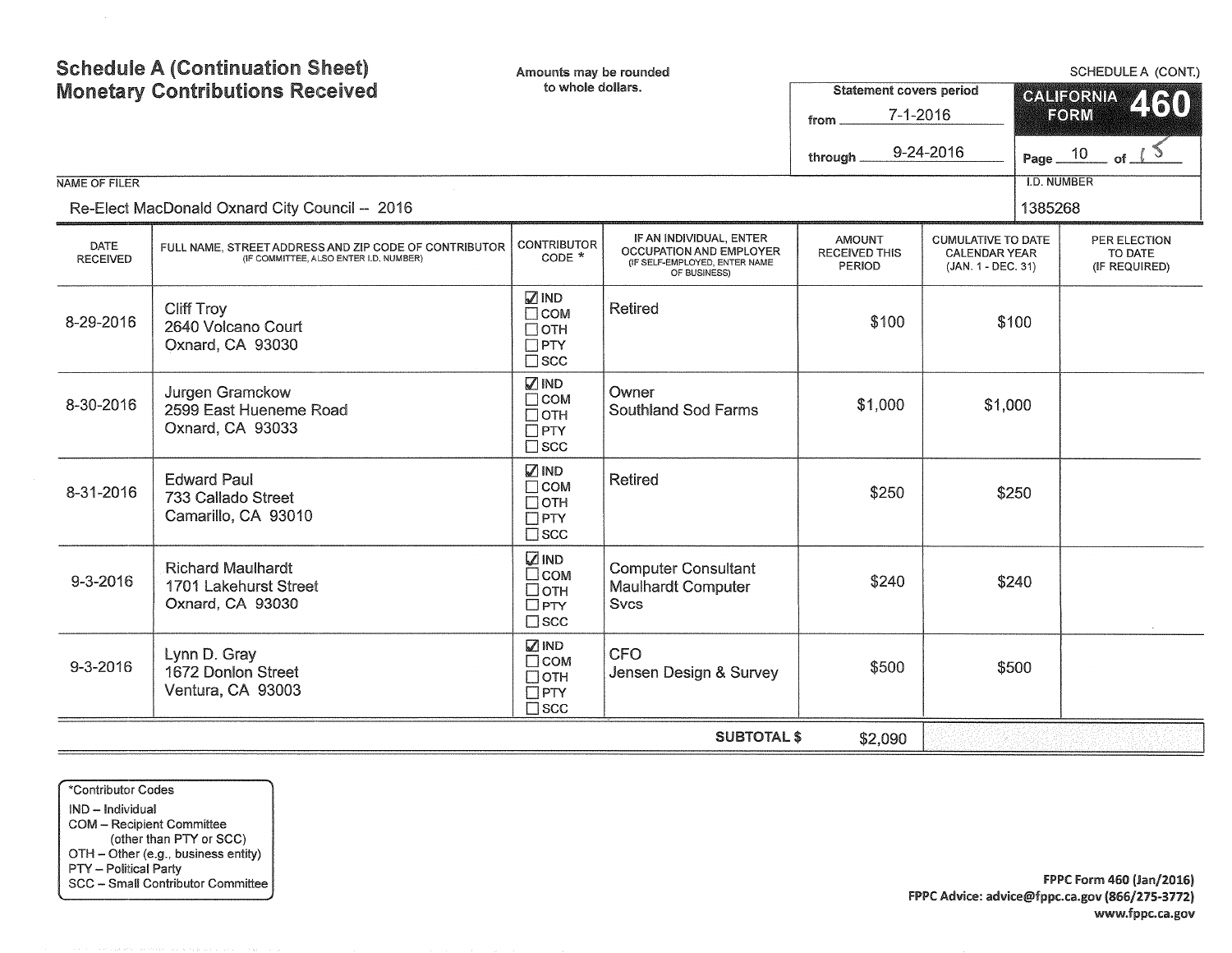|                         | <b>Schedule A (Continuation Sheet)</b><br><b>Monetary Contributions Received</b>                | Amounts may be rounded<br>to whole dollars.                               |                                                                                                     | <b>Statement covers period</b><br>$7 - 1 - 2016$<br>from<br>through. | 9-24-2016                                                               | SCHEDULE A (CONT.)<br>CALIFORNIA<br>460<br>FORM<br>11<br>Page_ |                                          |  |  |  |
|-------------------------|-------------------------------------------------------------------------------------------------|---------------------------------------------------------------------------|-----------------------------------------------------------------------------------------------------|----------------------------------------------------------------------|-------------------------------------------------------------------------|----------------------------------------------------------------|------------------------------------------|--|--|--|
| NAME OF FILER           | Re-Elect MacDonald Oxnard City Council -- 2016                                                  |                                                                           |                                                                                                     |                                                                      |                                                                         | <b>I.D. NUMBER</b><br>1385268                                  |                                          |  |  |  |
| DATE<br><b>RECEIVED</b> | FULL NAME, STREET ADDRESS AND ZIP CODE OF CONTRIBUTOR<br>(IF COMMITTEE, ALSO ENTER I.D. NUMBER) | CONTRIBUTOR<br>$CODE *$                                                   | IF AN INDIVIDUAL, ENTER<br>OCCUPATION AND EMPLOYER<br>(IF SELF-EMPLOYED, ENTER NAME<br>OF BUSINESS) | <b>AMOUNT</b><br><b>RECEIVED THIS</b><br><b>PERIOD</b>               | <b>CUMULATIVE TO DATE</b><br><b>CALENDAR YEAR</b><br>(JAN. 1 - DEC. 31) |                                                                | PER ELECTION<br>TO DATE<br>(IF REQUIRED) |  |  |  |
| 9-10-2016               | <b>Channel Islands Logistics</b><br>710 North Del Norte Ave<br>Oxnard, CA 93030                 | $\Box$ IND<br>$\Box$ COM<br>$\sqrt{2}$ OTH<br>$\Box$ PTY<br>$\square$ scc |                                                                                                     | \$1,000                                                              | \$1,000                                                                 |                                                                |                                          |  |  |  |
| 9-10-2016               | <b>McGrath Family Partnership</b><br>1732 East Gonzales Road<br>Oxnard, CA 93036                | $\Box$ IND<br>$\Box$ COM<br>√ OTH<br>$\Box$ PTY<br>$\square$ scc          |                                                                                                     | \$100                                                                |                                                                         | \$100                                                          |                                          |  |  |  |
| 9-10-2016               | Oxnard FF Local 1684 PAC Fppc 801523<br>249 Calle Larios<br>Camarillo, CA 93010                 | $\Box$ IND<br>$\Box$ COM<br>☑отн<br>$\Box$ PTY<br>$\square$ scc           |                                                                                                     | \$1,000                                                              | \$1,000                                                                 |                                                                |                                          |  |  |  |
| 9-10-2016               | <b>Eduardo Miranda</b><br>251 South C Street<br>Oxnard, CA 93030                                | <b>DIND</b><br>$\Box$ COM<br>$\Box$ OTH<br>$\Box$ PTY<br>$\square$ scc    | Police Officer<br>City of Oxnard                                                                    | \$100                                                                |                                                                         | \$100                                                          |                                          |  |  |  |
| $9-12-2016$             | Alan Maulhardt<br>10355 North Creek Road<br>Oak View, CA 93022                                  | <b>ZIND</b><br>$\Box$ COM<br>$\Box$ OTH<br>$\Box$ PTY<br>$\Box$ SCC       | <b>Tax Preparer</b><br>H & R Block                                                                  | \$200                                                                |                                                                         | \$200                                                          |                                          |  |  |  |
|                         | <b>SUBTOTAL \$</b><br>\$2,400                                                                   |                                                                           |                                                                                                     |                                                                      |                                                                         |                                                                |                                          |  |  |  |

 $\sim$ 

\*Contributor Codes

IND - Individual COM - Recipient Committee (other than PTY or SCC) OTH - Other (e.g., business entity) PTY - Political Party SCC - Small Contributor Committee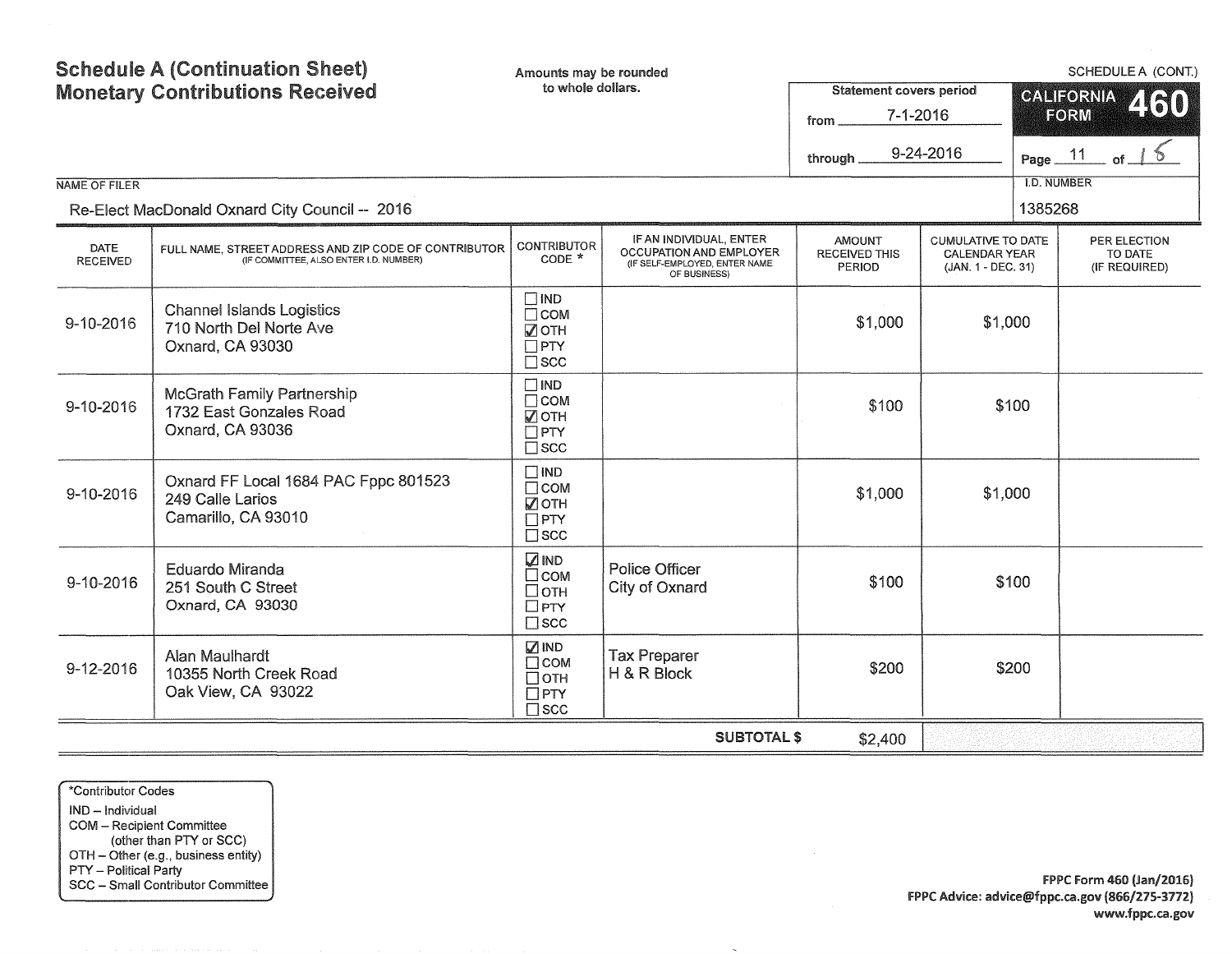| <b>NAME OF FILER</b>           | <b>Schedule A (Continuation Sheet)</b><br><b>Monetary Contributions Received</b>                      | Amounts may be rounded<br>to whole dollars.                               |                                                                                                     | <b>Statement covers period</b><br>$7 - 1 - 2016$<br>from<br>9-24-2016<br>through. |                                                                         |         | SCHEDULE A (CONT.)<br><b>CALIFORNIA</b><br>460<br>FORM<br>Page $12$ of $15$<br><b>I.D. NUMBER</b> |  |  |
|--------------------------------|-------------------------------------------------------------------------------------------------------|---------------------------------------------------------------------------|-----------------------------------------------------------------------------------------------------|-----------------------------------------------------------------------------------|-------------------------------------------------------------------------|---------|---------------------------------------------------------------------------------------------------|--|--|
|                                | Re-Elect MacDonald Oxnard City Council -- 2016                                                        |                                                                           |                                                                                                     |                                                                                   |                                                                         | 1385268 |                                                                                                   |  |  |
| <b>DATE</b><br><b>RECEIVED</b> | FULL NAME, STREET ADDRESS AND ZIP CODE OF CONTRIBUTOR<br>(IF COMMITTEE, ALSO ENTER I.D. NUMBER)       | <b>CONTRIBUTOR</b><br>$CODE *$                                            | IF AN INDIVIDUAL, ENTER<br>OCCUPATION AND EMPLOYER<br>(IF SELF-EMPLOYED, ENTER NAME<br>OF BUSINESS) | <b>AMOUNT</b><br><b>RECEIVED THIS</b><br>PERIOD                                   | <b>CUMULATIVE TO DATE</b><br><b>CALENDAR YEAR</b><br>(JAN. 1 - DEC. 31) |         | PER ELECTION<br>TO DATE<br>(IF REQUIRED)                                                          |  |  |
| 9-12-2016                      | Laborers International Union of North America<br>Local 585<br>21 South Dos Caminos, Ventura, CA 93003 | $\Box$ IND<br>$\Box$ COM<br><b>ZOTH</b><br>$\Box$ PTY<br>$\Box$ scc       |                                                                                                     | \$750                                                                             |                                                                         | \$750   |                                                                                                   |  |  |
| 9-20-2016                      | <b>Chuck Covarrubias</b><br>416 Glenwood Drive<br>Oxnard, CA 93030                                    | <b>ØIND</b><br>$\Box$ COM<br>$\Box$ OTH<br>$\Box$ PTY<br>$\square$ scc    | <b>Real Estate Broker</b><br><b>Alert Real Estate Svcs</b>                                          | \$100                                                                             |                                                                         | \$100   |                                                                                                   |  |  |
| 9-20-2016                      | Oxnard Chamber of Commerce PAC<br>400 East Esplanade Drive<br>Oxnard, CA 93036                        | $\Box$ IND<br>$\Box$ COM<br>■ОТН<br>$\Box$ PTY<br>$\square$ scc           |                                                                                                     | \$2,000                                                                           | \$2,000                                                                 |         |                                                                                                   |  |  |
| 9-20-2016                      | Nancy Lindholm<br>2300 Diamond Head Way<br>Oxnard, CA 93036                                           | <b>ZIND</b><br>$\square$ COM<br>$\Box$ OTH<br>$\Box$ PTY<br>$\square$ scc | CEO<br>Oxnard Chamber of<br>Commerce                                                                | \$100                                                                             |                                                                         | \$100   |                                                                                                   |  |  |
| 9-10-2016                      | <b>Gene Fisher</b><br>649 Fernwood Drive<br>Oxnard, CA 93030                                          | $\sqrt{ }$ IND<br>$\Box$ COM<br>$\Box$ OTH<br>$\Box$ PTY<br>$\square$ scc | <b>Retired</b>                                                                                      | \$100                                                                             |                                                                         | \$100   |                                                                                                   |  |  |
|                                |                                                                                                       |                                                                           | <b>SUBTOTAL \$</b>                                                                                  | 3,050                                                                             |                                                                         |         |                                                                                                   |  |  |

\*Contributor Codes IND - Individual COM - Recipient Committee (other than PTY or SCC) OTH - Other (e.g., business entity) PTY - Political Party SCC - Small Contributor Committee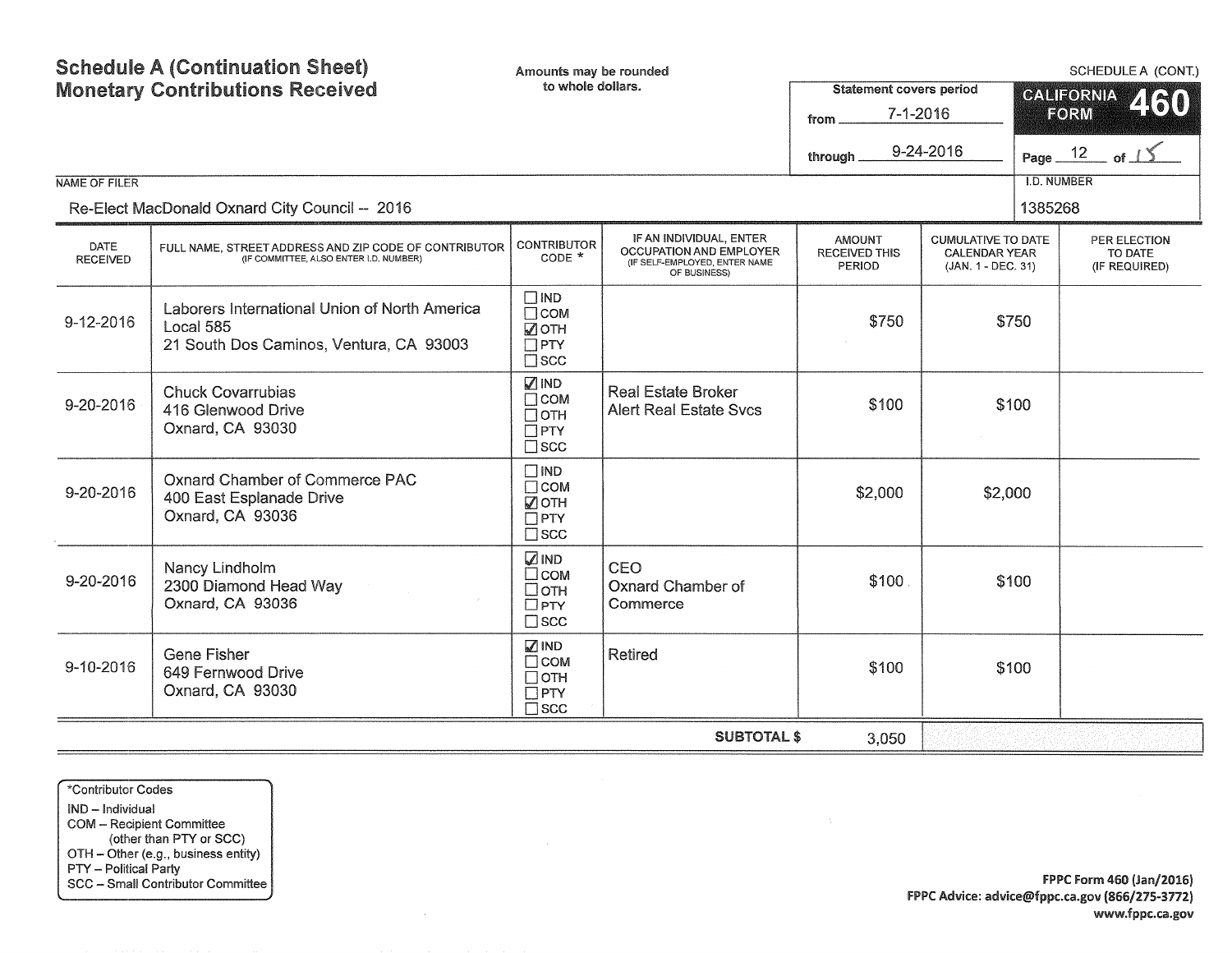|                                                                                               |                                                                          | Amounts may be rounded                                                  |                                                 |                                                  |                                                            |                                        |                                      | SCHEDULE B - PART 1                                  |  |  |
|-----------------------------------------------------------------------------------------------|--------------------------------------------------------------------------|-------------------------------------------------------------------------|-------------------------------------------------|--------------------------------------------------|------------------------------------------------------------|----------------------------------------|--------------------------------------|------------------------------------------------------|--|--|
| <b>Schedule B-Part 1</b>                                                                      |                                                                          | to whole dollars.                                                       |                                                 |                                                  | <b>Statement covers period</b>                             |                                        | <b>CALIFORNIA</b><br>250             |                                                      |  |  |
| <b>Loans Received</b>                                                                         |                                                                          |                                                                         |                                                 |                                                  | from                                                       | $7 - 1 - 2016$                         | FORM                                 |                                                      |  |  |
|                                                                                               |                                                                          |                                                                         |                                                 |                                                  | through                                                    | 9-24-2016                              | 13<br>Page_                          |                                                      |  |  |
| SEE INSTRUCTIONS ON REVERSE<br><b>NAME OF FILER</b>                                           |                                                                          |                                                                         |                                                 |                                                  |                                                            |                                        | I.D. NUMBER                          |                                                      |  |  |
| Re-Elect MacDonald Oxnard City Council -- 2016                                                |                                                                          |                                                                         |                                                 |                                                  |                                                            |                                        | 1385268                              |                                                      |  |  |
|                                                                                               | IF AN INDIVIDUAL, ENTER                                                  | (a)                                                                     | (b)                                             | (c)                                              | OUTSTANDING                                                | (e)                                    | का                                   | $\left( 0 \right)$                                   |  |  |
| FULL NAME, STREET ADDRESS AND ZIP CODE<br>OF LENDER<br>(IF COMMITTEE, ALSO ENTER I.D. NUMBER) | OCCUPATION AND EMPLOYER<br>(IF SELF-EMPLOYED, ENTER<br>NAME OF BUSINESS) | <b>OUTSTANDING</b><br><b>BALANCE</b><br><b>BEGINNING THIS</b><br>PERIOD | AMOUNT<br><b>RECEIVED THIS</b><br><b>PERIOD</b> | <b>AMOUNT PAID</b><br>OR FORGIVEN<br>THIS PERIOD | <b>BALANCE AT</b><br><b>CLOSE OF THIS</b><br><b>PERIOD</b> | <b>INTEREST</b><br>PAID THIS<br>PERIOD | <b>ORIGINAL</b><br>AMOUNT OF<br>LOAN | <b>CUMULATIVE</b><br><b>CONTRIBUTIONS</b><br>TO DATE |  |  |
| Bryan MacDonald                                                                               | <b>Retired</b>                                                           |                                                                         |                                                 | $\Box$ PAID                                      |                                                            |                                        |                                      | CALENDAR YEAR                                        |  |  |
| 355 South G Street                                                                            |                                                                          |                                                                         |                                                 | 00                                               | 58                                                         | $00_{\%}$                              | 58                                   | 58                                                   |  |  |
| Oxnard, CA 93030                                                                              |                                                                          |                                                                         |                                                 | $\Box$ FORGIVEN                                  |                                                            | RATE                                   |                                      | PER ELECTION**                                       |  |  |
| $\mathbb{Z}$ ind<br>$\Box$ COM $\Box$ OTH $\Box$ PTY $\Box$ SCC                               |                                                                          | 00                                                                      | 58                                              | 00                                               | DATE DUE                                                   | 00                                     | $7 - 1 - 2016$<br>DATE INCURRED      |                                                      |  |  |
|                                                                                               | Retired                                                                  |                                                                         |                                                 | $\Box$ PAID                                      |                                                            |                                        |                                      | CALENDAR YEAR                                        |  |  |
| <b>Bryan MacDonald</b><br>355 South G Street                                                  |                                                                          |                                                                         |                                                 | 00                                               | 2,103                                                      | $00_{\tiny \rm X}$                     |                                      | 2,161                                                |  |  |
| Oxnard, CA 93030                                                                              |                                                                          |                                                                         |                                                 | $\Box$ FORGIVEN                                  |                                                            | RATE                                   |                                      | PER ELECTION**                                       |  |  |
|                                                                                               |                                                                          | 00                                                                      | 2,103                                           | $00\,$                                           |                                                            | 00                                     | $8 - 16 - 16$                        |                                                      |  |  |
| ${}^{7}$ $\boxtimes$ IND<br>$\Box$ COM $\Box$ OTH $\Box$ PTY<br>$\Box$ scc                    |                                                                          |                                                                         |                                                 |                                                  | DATE DUE                                                   |                                        | DATE INCURRED                        |                                                      |  |  |
|                                                                                               |                                                                          |                                                                         |                                                 | $\Box$ PAID                                      |                                                            |                                        |                                      | CALENDAR YEAR                                        |  |  |
|                                                                                               |                                                                          |                                                                         |                                                 |                                                  |                                                            |                                        |                                      |                                                      |  |  |
|                                                                                               |                                                                          |                                                                         |                                                 | $\Box$ FORGIVEN                                  |                                                            | RATE                                   |                                      | PER ELECTION**                                       |  |  |
|                                                                                               |                                                                          |                                                                         |                                                 |                                                  |                                                            |                                        |                                      |                                                      |  |  |
| $T \square$ IND<br>$\Box$ COM $\Box$ OTH $\Box$ PTY $\Box$ SCC                                |                                                                          |                                                                         |                                                 |                                                  | DATE DUE                                                   |                                        | DATE INCURRED                        |                                                      |  |  |
|                                                                                               |                                                                          | SUBTOTALS \$                                                            | $2,161$ \$                                      |                                                  | $2,161$ \$<br>$00$ \$                                      | 00                                     |                                      |                                                      |  |  |
| <b>Schedule B Summary</b>                                                                     |                                                                          |                                                                         |                                                 |                                                  |                                                            | (Enter (e) on<br>Schedule E, Line 3)   |                                      |                                                      |  |  |
|                                                                                               |                                                                          |                                                                         |                                                 |                                                  | 2,161                                                      |                                        |                                      |                                                      |  |  |
| (Total Column (b) plus unitemized loans of less than \$100.)                                  |                                                                          |                                                                         |                                                 |                                                  |                                                            |                                        | <b>†Contributor Codes</b>            |                                                      |  |  |
|                                                                                               |                                                                          |                                                                         |                                                 |                                                  |                                                            |                                        | IND - Individual                     |                                                      |  |  |
| (Total Column (c) plus loans under \$100 paid or forgiven.)                                   |                                                                          |                                                                         |                                                 |                                                  | $\overline{00}$                                            |                                        | COM - Recipient Committee            |                                                      |  |  |
| (Include loans paid by a third party that are also itemized on Schedule A.)                   |                                                                          |                                                                         |                                                 |                                                  |                                                            |                                        | OTH - Other (e.g., business entity)  | (other than PTY or SCC)                              |  |  |
|                                                                                               |                                                                          |                                                                         |                                                 |                                                  |                                                            |                                        | PTY - Political Party                |                                                      |  |  |
| Enter the net here and on the Summary Page, Column A, Line 2.                                 |                                                                          |                                                                         |                                                 |                                                  | 2.161<br>(May be a negative number)                        |                                        |                                      | SCC - Small Contributor Committee                    |  |  |
| *Amounts forgiven or paid by another party also must be reported on Schedule A.               |                                                                          |                                                                         |                                                 |                                                  |                                                            |                                        |                                      | <b>FPPC Form 460 (Jan/2016)</b>                      |  |  |
| ** If required.                                                                               |                                                                          |                                                                         |                                                 |                                                  |                                                            |                                        |                                      | FPPC Advice: advice@fppc.ca.gov (866/275-3772)       |  |  |

 $\sim 10^{-1}$ 

www.fppc.ca.gov

SCHEDULE B - PART 1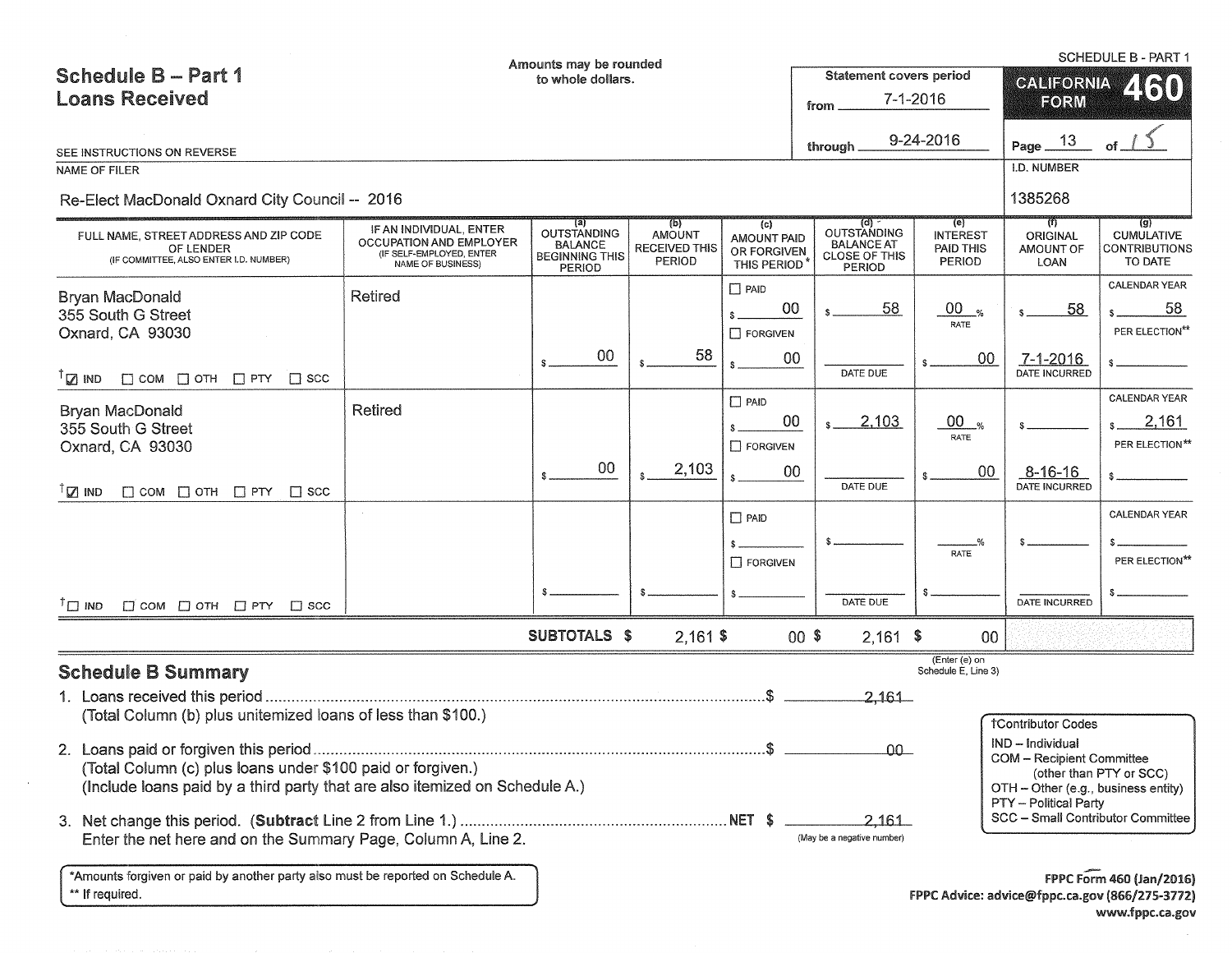| <b>Schedule E</b><br><b>Payments Made</b><br>SEE INSTRUCTIONS ON REVERSE                                                                                                                                                                                                                                                                                                                                                                                                                                                                                                                                                                                                                                                                                                                                                                                                                                                                                                                                                                                                                                                                                                                                      | Amounts may be rounded<br><b>Statement covers period</b><br>to whole dollars.<br>$7 - 1 - 2016$<br>from<br>9-24-2016<br>through |             |  |                        |  |                               | <b>SCHEDULE E</b><br><b>GALIFORNIA</b><br>460<br>FORM<br>14<br>Page. |  |  |
|---------------------------------------------------------------------------------------------------------------------------------------------------------------------------------------------------------------------------------------------------------------------------------------------------------------------------------------------------------------------------------------------------------------------------------------------------------------------------------------------------------------------------------------------------------------------------------------------------------------------------------------------------------------------------------------------------------------------------------------------------------------------------------------------------------------------------------------------------------------------------------------------------------------------------------------------------------------------------------------------------------------------------------------------------------------------------------------------------------------------------------------------------------------------------------------------------------------|---------------------------------------------------------------------------------------------------------------------------------|-------------|--|------------------------|--|-------------------------------|----------------------------------------------------------------------|--|--|
| <b>NAME OF FILER</b><br>Re-Elect MacDonald Oxnard City Council -- 2016                                                                                                                                                                                                                                                                                                                                                                                                                                                                                                                                                                                                                                                                                                                                                                                                                                                                                                                                                                                                                                                                                                                                        |                                                                                                                                 |             |  |                        |  | <b>I.D. NUMBER</b><br>1385268 |                                                                      |  |  |
| CODES: If one of the following codes accurately describes the payment, you may enter the code. Otherwise, describe the payment.<br>RAD radio airtime and production costs<br>MBR member communications<br>CMP campaign paraphernalia/misc.<br>MTG meetings and appearances<br>RFD<br>returned contributions<br>CNS campaign consultants<br>SAL campaign workers' salaries<br>contribution (explain nonmonetary)*<br>office expenses<br>CTB<br>OFC.<br>TEL t.v. or cable airtime and production costs<br>CVC civic donations<br>petition circulating<br>PET<br>TRC candidate travel, lodging, and meals<br>candidate filing/ballot fees<br>PHO phone banks<br>FIL I<br>POL polling and survey research<br>TRS staff/spouse travel, lodging, and meals<br>FND fundraising events<br>POS postage, delivery and messenger services<br>transfer between committees of the same candidate/sponsor<br>independent expenditure supporting/opposing others (explain)*<br><b>TSF</b><br>IND.<br>PRO professional services (legal, accounting)<br>VOT.<br>voter registration<br>LEG legal defense<br>WEB information technology costs (internet, e-mail)<br>campaign literature and mailings<br>PRT<br>print ads<br>LIT. |                                                                                                                                 |             |  |                        |  |                               |                                                                      |  |  |
| NAME AND ADDRESS OF PAYEE<br>(IF COMMITTEE, ALSO ENTER I.D. NUMBER)                                                                                                                                                                                                                                                                                                                                                                                                                                                                                                                                                                                                                                                                                                                                                                                                                                                                                                                                                                                                                                                                                                                                           |                                                                                                                                 | CODE<br>OR. |  | DESCRIPTION OF PAYMENT |  |                               | <b>AMOUNT PAID</b>                                                   |  |  |
| <b>Charles Kistner</b><br>1876 Sunridge Dr<br>Ventura, CA 93003-6269                                                                                                                                                                                                                                                                                                                                                                                                                                                                                                                                                                                                                                                                                                                                                                                                                                                                                                                                                                                                                                                                                                                                          |                                                                                                                                 | cns         |  |                        |  |                               | \$2,250                                                              |  |  |
| <b>B &amp; B Mailing Services</b><br>2401 Eastman Ave # 25<br>Oxnard, CA 93030                                                                                                                                                                                                                                                                                                                                                                                                                                                                                                                                                                                                                                                                                                                                                                                                                                                                                                                                                                                                                                                                                                                                |                                                                                                                                 | pos         |  |                        |  |                               | \$261                                                                |  |  |
| County of Ventura - Elections Division<br>800 South Victoria Ave<br>Ventura, CA 93003                                                                                                                                                                                                                                                                                                                                                                                                                                                                                                                                                                                                                                                                                                                                                                                                                                                                                                                                                                                                                                                                                                                         |                                                                                                                                 | pol         |  |                        |  |                               | \$129                                                                |  |  |
| * Payments that are contributions or independent expenditures must also be summarized on Schedule D.                                                                                                                                                                                                                                                                                                                                                                                                                                                                                                                                                                                                                                                                                                                                                                                                                                                                                                                                                                                                                                                                                                          |                                                                                                                                 |             |  |                        |  | <b>SUBTOTAL \$</b>            | 2,640                                                                |  |  |
| <b>Schedule E Summary</b>                                                                                                                                                                                                                                                                                                                                                                                                                                                                                                                                                                                                                                                                                                                                                                                                                                                                                                                                                                                                                                                                                                                                                                                     |                                                                                                                                 |             |  |                        |  |                               |                                                                      |  |  |
|                                                                                                                                                                                                                                                                                                                                                                                                                                                                                                                                                                                                                                                                                                                                                                                                                                                                                                                                                                                                                                                                                                                                                                                                               |                                                                                                                                 |             |  |                        |  |                               | 7,710<br>00                                                          |  |  |

3. Total interest paid this period on loans. (Enter amount from Schedule B, Part 1, Column (e).)  $\ldots$   $\ldots$   $\ldots$   $\ldots$   $\ldots$   $\ldots$   $\ldots$   $\ldots$   $\ldots$   $\ldots$   $\ldots$   $\ldots$   $\ldots$   $\ldots$   $\ldots$   $\ldots$   $\ldots$   $\ldots$   $\ldots$   $\ldots$   $\ldots$ 4. Total payments made this period. (Add Lines 1, 2, and 3. Enter here and on the Summary Page, Column A, Line 6.) ............................... TOTAL \$